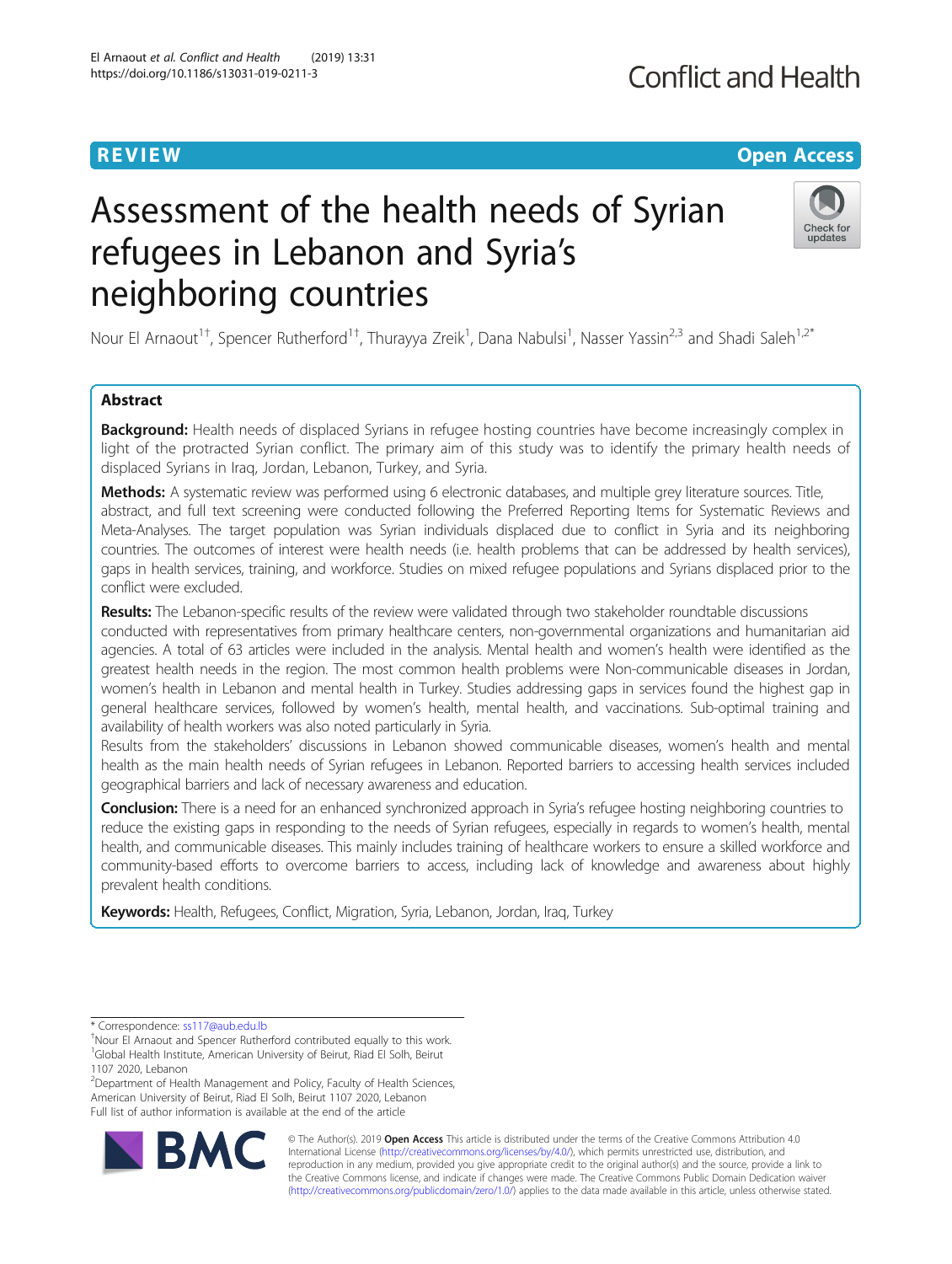# Background

With 8 years since the onset of the severe humanitarian crisis in Syria, the effects of the conflict continue to reverberate throughout the international community. Arguably, the most significant among the conflict's implications is the displacement of over 13 million Syrians, with an estimated 6.6 million displaced internally, and a further 5.5 million fleeing to other countries [\[1](#page-11-0)]. Refugee-hosting countries neighboring Syria, namely Lebanon, Jordan, Iraq, and Turkey, have been enduring the full burden of this refugee crisis. These countries currently host a combined 5 million Syrians, representing nearly 95% of the total number of registered Syrian refugees worldwide [[1\]](#page-11-0).

Due to the protracted nature of the conflict, the health needs of displaced Syrians have become increasingly complex to diagnose and manage. Studies have indicated that non-communicable diseases (NCDs) [[2](#page-11-0), [3\]](#page-11-0), mental health disorders including post-traumatic stress disorder (PTSD) and depression [[4,](#page-11-0) [5\]](#page-11-0), as well as communicable diseases (CDs) such as Cutaneous Leishmaniasis, have been noted to be the most prevalent cases observed in refugee settings [\[6](#page-11-0), [7](#page-12-0)]. Despite efforts invested by local and international organizations to address these cases, a comprehensive mapping of the health needs of Syrian refugees residing in Lebanon and other countries neighboring Syria is lacking. Such an assessment is crucial in order to strategize and prioritize areas of interventions to address the health needs of Syrian refugees, especially in light of the lack of funding and resources  $[8]$  $[8]$ .

#### Context of Lebanon

Lebanon in specific has the highest per capita concentration of refugees worldwide [\[9](#page-12-0)]. The United Nations High Commissioner for Human Rights (UNHCR) June 2018 data shows that around 1 million Syrian refugees are currently residing in Lebanon, equivalent to 25% of the Lebanese population [[10\]](#page-12-0). This is in addition to around 300,000 to 500,000 unregistered Syrian refugees present in Lebanon [[11](#page-12-0)]. Most of the refugee population settled in underserved rural and peri-urban areas [[2,](#page-11-0) [12](#page-12-0)]. While the Lebanese healthcare system suffered from significant fragmentation prior to the influx of Syrian refugees, the dense distribution of Syrian refugees in low-resource areas, known to have sub-optimal local capacity, exposed the system to further challenges.

The response to the health needs of Syrian refugees during the past 8 years was achieved by the joint efforts of a triad of actors. These actors consist of a network of Primary Healthcare Centers (PHCs) of the Lebanese Ministry of Public Health (MOPH), local non-governmental organizations (NGOs), as well as international NGOs and humanitarian aid agencies. However, optimizing the effectiveness and efficiency of this response continues to be a challenge, due to major duplication of effort [\[12\]](#page-12-0). This duplication may be the result of the dearth of evidence available to the different actors, variation in health-seeking behaviors and trust in institutions among targeted populations, or the channeling of funds to only specific health issues. Worth noting is the lack of a comprehensive reliable reference triangulating available data from different sources on the priority health needs of Syrian refugees within hosting communities, including Lebanon. This in turn hinders investments in targeted interventions towards priority health areas to reduce the existing gap.

The main aim of this study is to comprehensively identify the primary health needs of displaced Syrians in refugee hosting countries including Iraq, Jordan, Lebanon, Turkey, and Syria through a systematic review of the literature. With Lebanon hosting the highest number of Syrian refugees per capita globally, the study also aims to validate the Lebanon-specific results of the systematic review and to prioritize the health areas in need of intervention through stakeholders' engagement meetings.

#### Methods

# Systematic Review of literature Protocol and Registration

The protocol for the systematic review component of this study was registered in the PROSPERO prospective register of systematic reviews under registration number CRD42017079530 ([https://www.crd.york.ac.uk/prospero/](https://www.crd.york.ac.uk/prospero/display_record.php?RecordID=79530) [display\\_record.php?RecordID=79530](https://www.crd.york.ac.uk/prospero/display_record.php?RecordID=79530).)

#### Eligibility Criteria

The systematic review included the following types of study designs: randomized, non-randomized, case-control, cohort, case-studies, cross-sectional, and qualitative. Studies using secondary data, commentaries, and opinion pieces were excluded. Only studies in English, published between 2011 and August 2017, were included.

The inclusion of target population was limited to Syrians displaced due to the conflict, in Iraq, Jordan, Lebanon, Syria and Turkey, excluding any other refugee population, and Syrians displaced prior to the conflict.

Outcomes of interest included the following:

- Health outcomes, including prevalence and incidence of specific diseases and disorders.
- Gaps in health services, such as their availability, accessibility, and comprehensiveness.
- Gaps in health training, from first aid training to professional degrees.
- Gaps in the health workforce, such as doctors, paramedics, and nurses.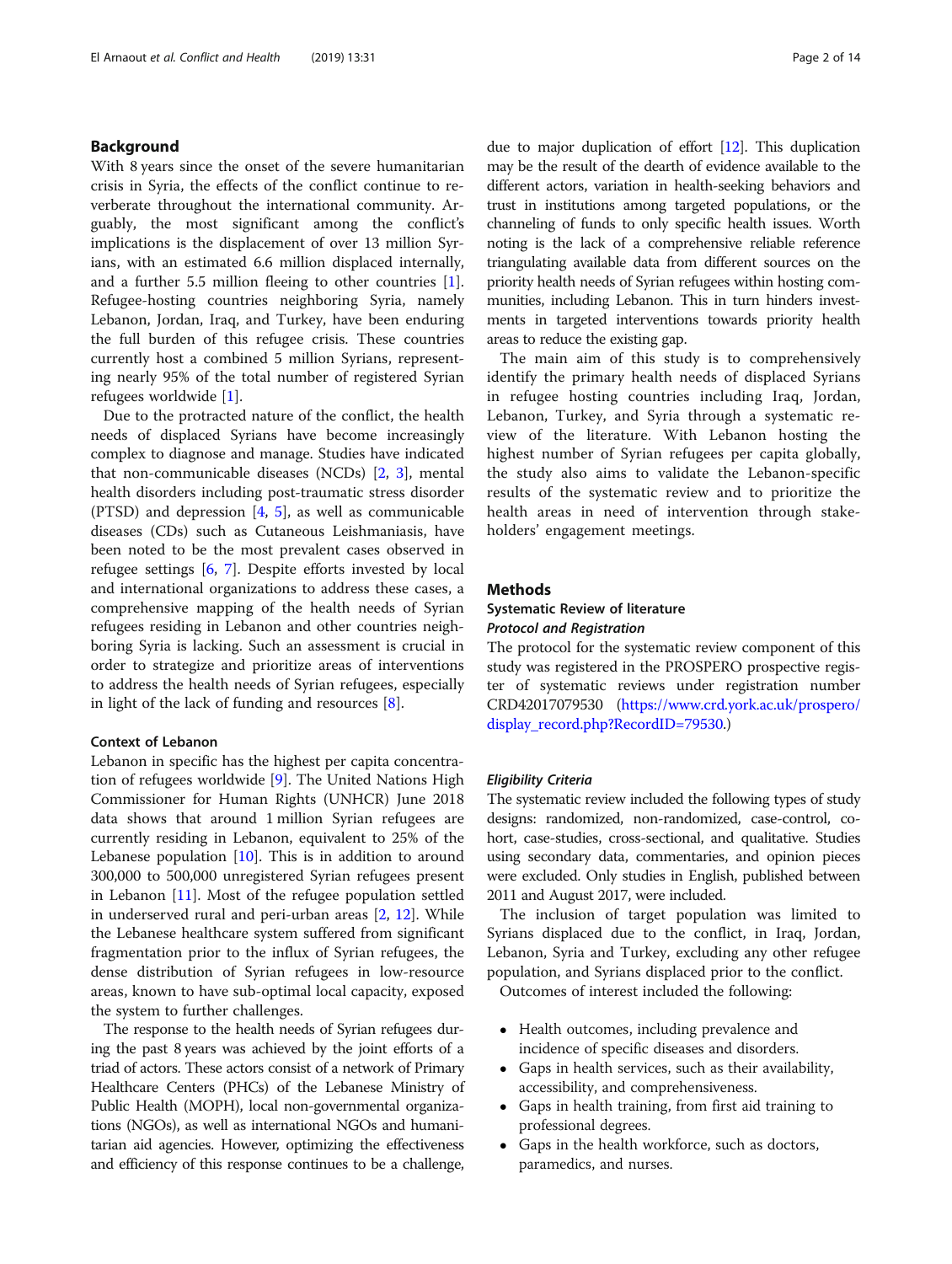#### Search Strategy

A systematic search strategy [see Additional file [1](#page-11-0)] was run on the following electronic databases: Medline, PubMed, EMBASE, Scopus, Cumulative Index to Nursing and Allied Health Literature (CINAHL), and the World Health Organization (WHO) Global Health Library [see Additional file [2\]](#page-11-0). The search range was from the date of the database inception until August 2017. The grey literature was also searched using databases from RefWorld, the WHO Eastern Mediterranean Regional Office (EMRO), Médecins Sans Frontières (MSF), and the International Committee of the Red Cross (ICRC). The terms "health", "practitioner", and "refugee" among others were used for the grey literature search which was restricted to Iraq, Jordan, Lebanon, Syria, and Turkey [see Additional file [3](#page-11-0)]. The search was not restricted to a specific language or date range.

#### Definition of Search Terms

Three overarching concepts were used in the search strategy of the systematic review of literature: health (the outcome), refugees (the population), and the refugee-hosting countries neighboring Syria (the region). Within the first concept of "health", the aim was to capture both the demand side (health needs) and the gaps in the supply side (health service delivery, health workforce, and health training). "Health needs" are defined in our review by a narrower definition that only includes health problems which can be addressed by health services [[13](#page-12-0)]. Consequently, factors that are important to health, but not addressable within the boundaries of health services, such as shelter, education, and employment, were not included. On the supply side, health service delivery is represented by access, availability, utilization, and coverage; all of which indicate whether or not the target population are receiving the services they need [\[14](#page-12-0)]. In parallel, the health workforce is defined as those engaged in actions that primarily intend to enhance health including both clinical staff (e.g. physicians, nurses, pharmacists, and dentists) as well as management and support staff [[14](#page-12-0)]. As for health training, it relates to the capacity building and education of the health workforce involved in service delivery [[14](#page-12-0)].

As Lebanon, Jordan, and Iraq are non-signatories to the 1951 Convention Relating to the Status of Refugees [[15\]](#page-12-0), the definition for "refugee" had to be broadened to include any Syrian individual displaced by the Syrian conflict in Iraq, Jordan, Lebanon, Syria, or Turkey, including terms such as "asylum seeker", "displaced individual", and "migrant", to name a few.

#### Screening and Selection Process

Before the selection process, duplicates and studies published prior to 2011 were removed. The selection process was conducted in two stages; the title and abstract screening stage, and the full-text screening stage. In the first stage, two reviewers independently screened the title and abstract of identified citations for eligibility. In the second stage, full texts of citations that were judged as potentially eligible by at least one reviewer were screened by the two reviewers independently using the same eligibility criteria. Results were then compared and disagreements were resolved by discussion or by consulting a third reviewer. Agreement level between reviewers was calculated using the kappa statistic.

The grey literature databases were screened by one reviewer following the same set of eligibility criteria. Texts that fulfilled the eligibility criteria were then screened by two reviewers independently. Results were compared, and disagreements resolved.

#### Data Abstraction Process

Data was collected in a data abstraction table including the following information: study design; publication date of the study; country and setting where the study was conducted; sample size, age and sex distribution; population subtype (i.e. women, children, elderly), if any, and; which research questions the study addressed (health needs, gaps in health services, gap in capacity building and training, or gap in availability of health workforce). Findings relevant to each of the research questions were abstracted from each included study.

# Risk of Bias Assessment

Risk of bias was assessed using the McGill Mixed Methods Appraisal Tool (MMAT) at the study level [[16\]](#page-12-0). One reviewer worked independently to assess the quality of the study based on 1) the measurements, 2) what was reported, 3) the representativeness of the data, and 4) the risk of bias of the study which was based on potential selection bias, considerations regarding contextual factors, and the researchers influence.

#### Data Synthesis

Results from the data abstraction were reported narratively organized by the research question and further subdivided by country. Results were further analyzed differentially depending on the research question and stratified based on themes. Gaps in health service delivery and workforce availability and training were presented in a tabular format for each country separately. The grey literature findings were reported narratively.

#### Validation of Lebanon-Specific Results

To ensure a contextualized assessment of the health needs of Syrian refugees in Lebanon, a validation of the results of the Lebanon-specific results of the systematic review was conducted through two stakeholders' roundtable discussions.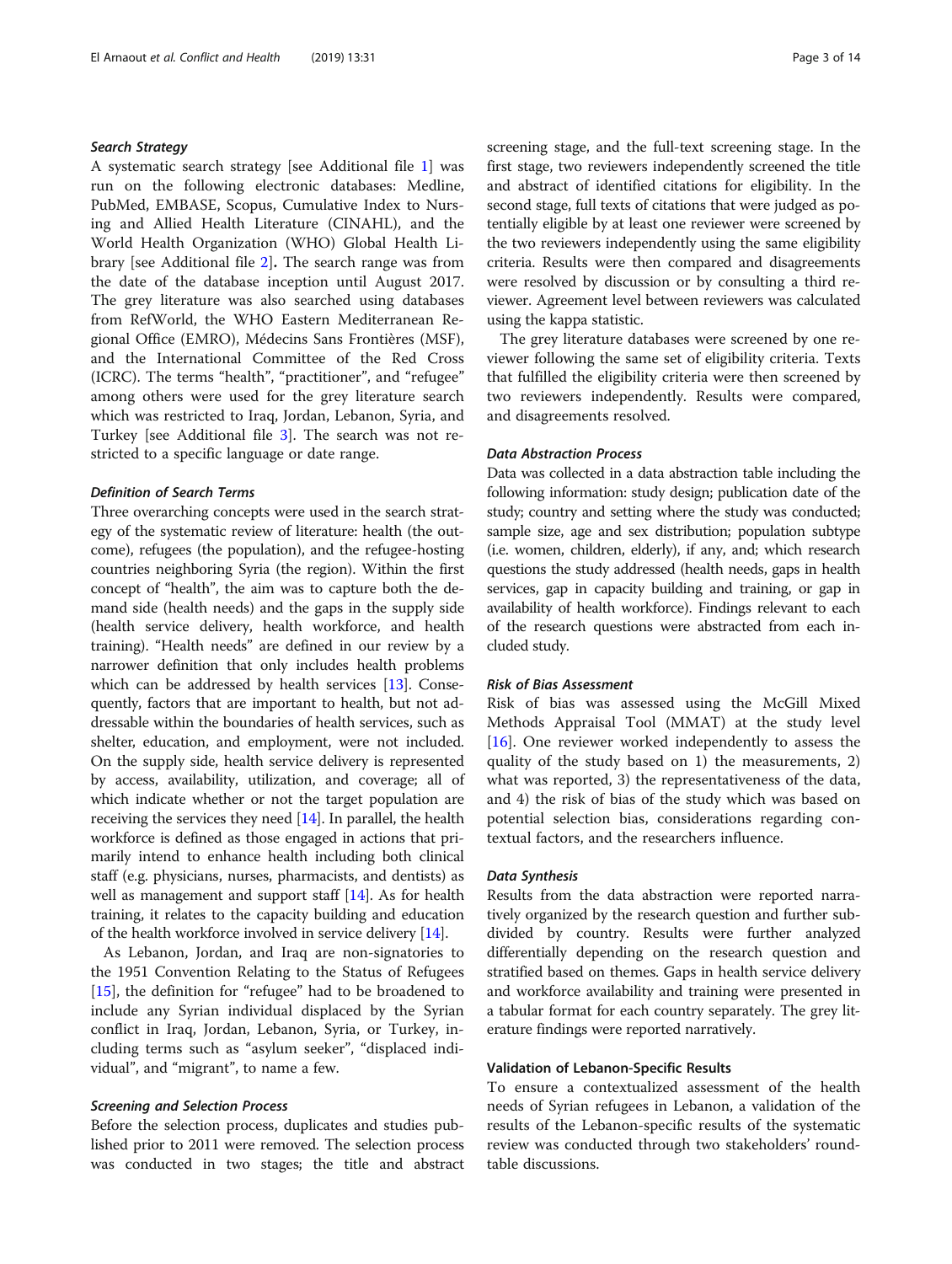The first validation meeting gathered six designated stakeholders representing PHCs belonging to the National PHC Network of the MOPH. The research team coordinated with the Head of the Social Health & the Primary Health Care department at the MOPH in Lebanon to arrange the stakeholders' roundtable discussion at the ministry, gathering PHCs directors/representatives of selected PHCs, recognized by having the highest load of Syrian refugee patients, and ensuring the presence of at least one representative from each of Bekaa, North Lebanon, Beirut, and South areas of Lebanon. Lebanon-specific results of the systematic review arranged in a format of visually appealing figures were presented to the attendees. PHC representatives were subsequently asked to allocate to each of the health needs presented, a priority index indicating the extent to which they perceive that the stated health area has a priority over others to be addressed among refugees and host communities. The priority index takes into account both the needs of refugees to enhanced services in a stated health need and the existing lack in the availability of services and skilled health personnel addressing these health needs.

For the second validation meeting, invitations to participate in the validation meeting were sent via email to 43 representatives of leading local and international NGOs and humanitarian aid agencies directly involved in the provision of health services to refugees residing in different regions across Lebanon. Twenty five representatives confirmed attendance and participated in the discussion. The meeting, which was attended by heads of missions of NGOs and humanitarian agencies, as well as heads of delegations, country coordinators, and health coordinators, among others, was facilitated by the project coordinator. Attendees were first asked to share and exchange information about their current activities in the delivery of health services to Syrian refugees in Lebanon as well as gaps in services being provided and areas in need of intervention. Next, the Lebanon-specific results of the systematic review were presented in a singleblinded manner (i.e. the NGOs representatives were not presented with the data on how the PHCs representatives of the first validation meeting ranked the health needs by priority and vice versa) in order to decrease potential sources of biases. Representatives were randomly divided into 4 working groups and asked to rank the presented health needs using a priority index to indicate which of these needs they perceive as high priority areas in need of intervention.

Results from the two roundtable discussions were documented and extensive notes were taken during the meeting by a note taker.

#### Results

# Systematic Review of Literature Study Selection

The selection process is depicted in Fig. [1](#page-4-0) using the Preferred Reporting Items for Systematic Reviews and

Meta-Analyses (PRISMA) flow diagram. Out of 18,257 articles obtained as a result of the systematic search on electronic databases, 3726 studies were eligible for title and abstract screening following removal of duplicates and preconflict studies. Two hundred thirty-one studies were selected for full-text screening, and 63 articles were included in the analysis of this review. Rejected studies are outlined in Additional file [4](#page-11-0). Agreement between reviewers was calculated using the kappa statistic which was found to be 0.92, indicating a very high level of agreement [[17](#page-12-0)].

As for the grey literature searches, 35 out of 2503 resources were related to the research questions, of which 22 references were concurrent with the eligibility criteria.

#### Characteristics of Included Studies

Additional file [5](#page-11-0) provides details of the 63 included studies retrieved from the electronic databases, including the study design, the country where the study was conducted, which research question(s) of interest in this review each study addresses, and the main findings.

#### Study Methods

Of the 63 included studies, the majority adopted a quantitative approach (79.3%). Over half of these studies employed a cross-sectional design (60.3%), most often using questionnaires and surveys, or retrospectively analyzing data sets from hospital admissions or refugee camps. Nineteen studies (30%) were case studies evaluating a specific subset of the refugee population (pregnant women, older populations, etc.). Only 5 studies (7.9%) used a case-control design, comparing the refugee population against a local population. Only one study used a cohort design, and there were none that employed randomized control trial design.

#### Country and Setting

The examination of country distribution of the included studies indicated a similar number of studies on each of Turkey (31.7%), Jordan (26.9%), and Lebanon (26.9%). Very low number of studies was conducted in Syria (6.3%), and Iraq (3.1%). The majority of the data was generated from health centers-based studies (33.3%) such as a hospitals or clinics, while 28.5% of the studies collected data in refugee camps or informal tented settlements.

#### Risk of Bias Assessment

Additional file [6](#page-11-0) shows the MMAT risk of bias for all of the 63 included studies. Of the 50 quantitative studies, 28 and 62% were mid- to high-quality (3/4 stars), and highquality (4/4 stars); respectively. Of the 10 qualitative studies, 50% were of mid- to high-quality (3/4 to 4/4 stars).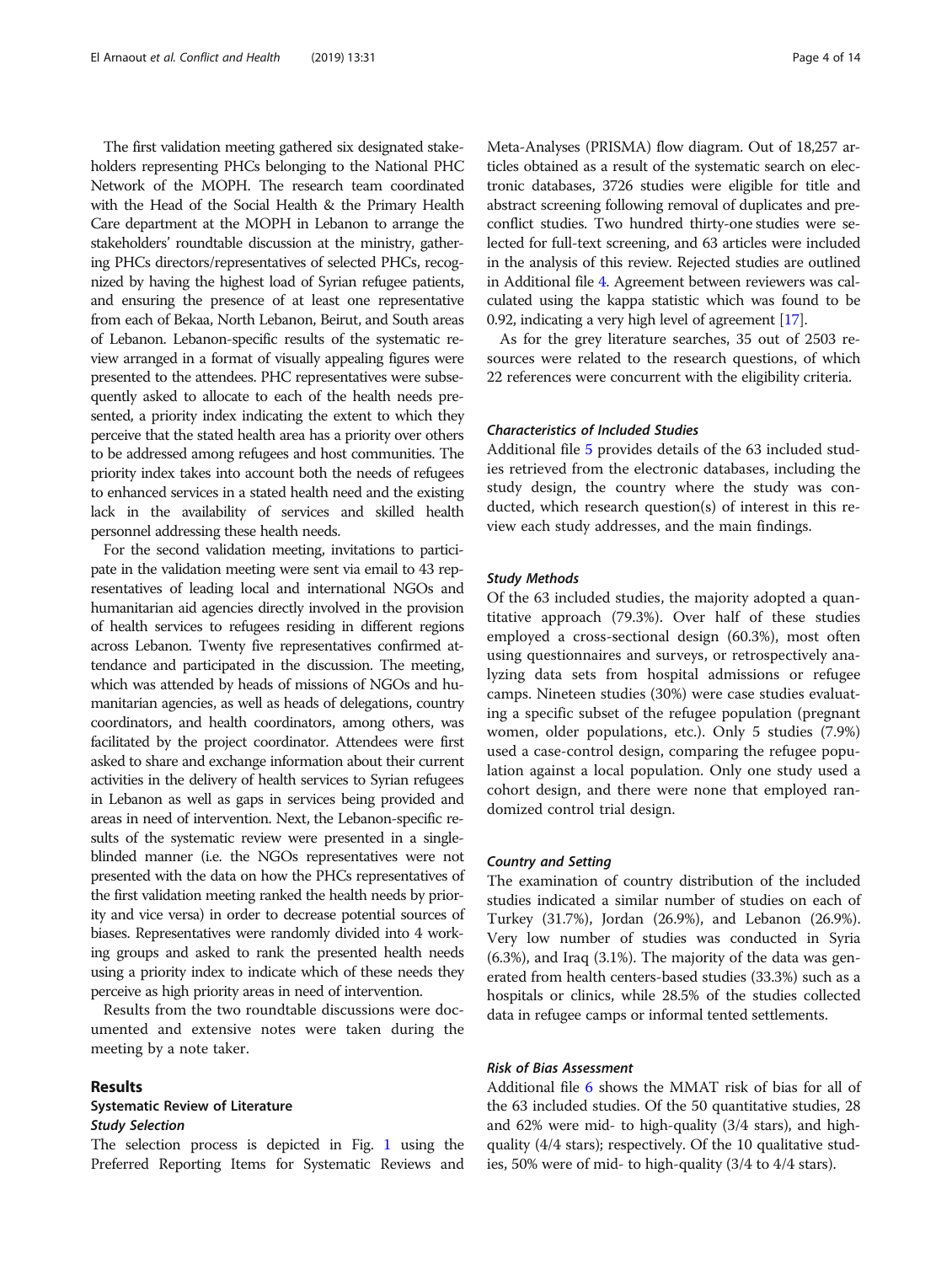<span id="page-4-0"></span>

# Thematic Findings

Findings are reported narratively, and are broadly split into "demand side", addressing health needs; and "supply side", including gaps in health services, health training, and the health workforce. Results are presented by country.

# Demand side: health needs

The overall number of studies addressing the health needs of Syrians displaced in Syria and to its neighboring countries are represented by country in Fig. 2.

Iraq Only 3 studies tackled health needs in Iraq. One study focused on PTSD among adult Syrian refugees indicating a prevalence rate of 35–38% with no significant gender differences in the occurrence of PTSD [[18\]](#page-12-0). Another study addressed hypertension and musculoskeletal diseases showed rising prevalence rates among higher age groups. The prevalence of hypertension increased with age, with rates of 4.4, 23.9, and 32.1% recorded among age groups of 30–44, 45– 59 and 60 and above; respectively [\[19\]](#page-12-0). A similar trend was noted for musculoskeletal conditions which prevalence rates increased from 4.2% among those aged 30–44, to 22.4%

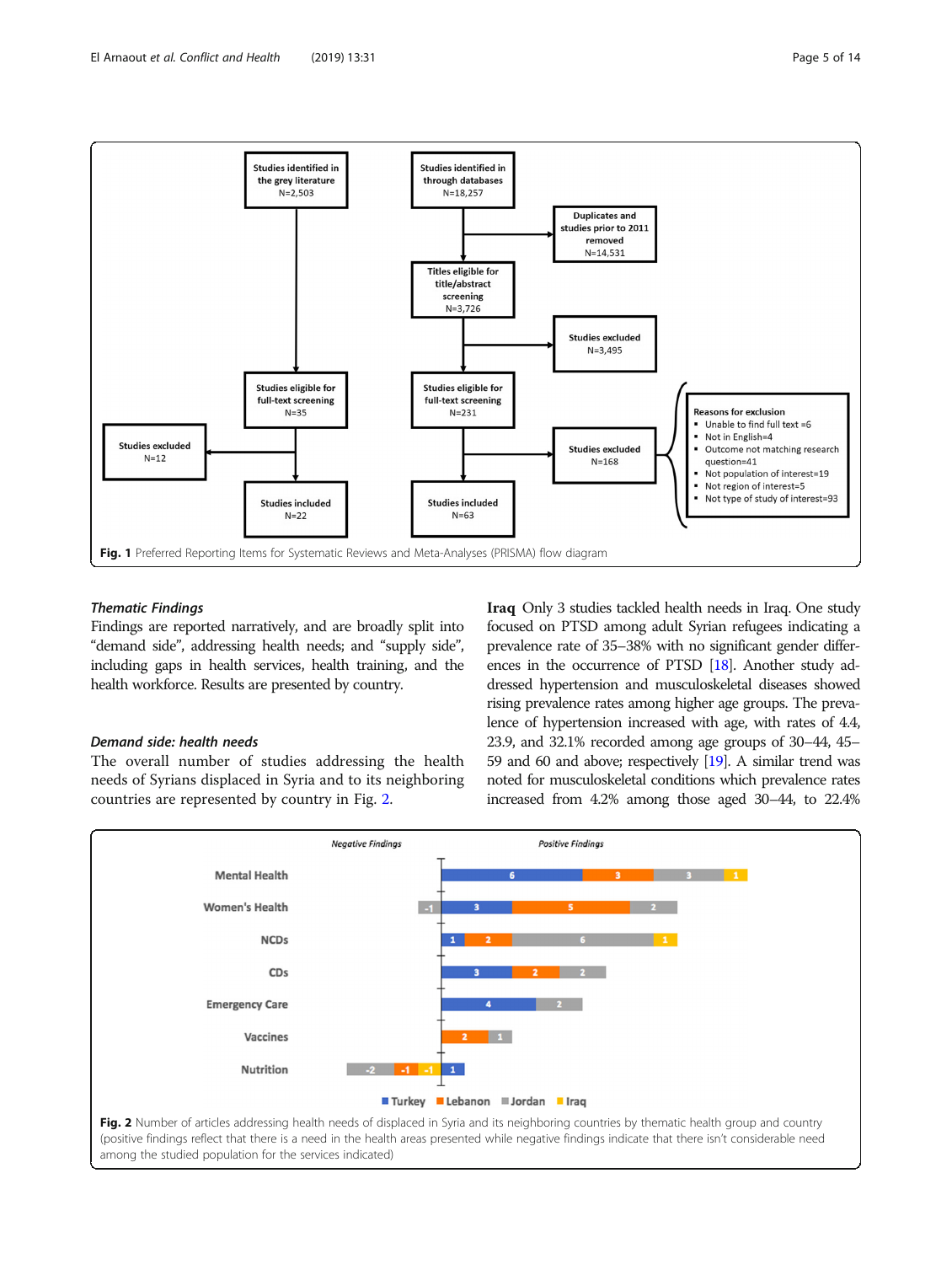among those aged 60 and above [\[19](#page-12-0)]. Among the surveyed households of this study, 19.4, 13.5 and 9.7% households had at least one member who suffers from hypertension, musculoskeletal conditions, or diabetes; respectively [\[19\]](#page-12-0).

Jordan Fifteen studies relating to health needs were conducted in Jordan. NCDs [[3](#page-11-0), [20](#page-12-0)–[24](#page-12-0)]; women's health [[25](#page-12-0)–[27](#page-12-0)], mental health [[24,](#page-12-0) [28](#page-12-0), [29\]](#page-12-0); CDs [\[22](#page-12-0), [23\]](#page-12-0), emergency care  $[22, 30]$  $[22, 30]$  $[22, 30]$  $[22, 30]$  $[22, 30]$ , nutrition  $[31, 32]$  $[31, 32]$  $[31, 32]$  $[31, 32]$  $[31, 32]$ ; and vaccination [[33\]](#page-12-0) were among the studied topics in Jordan. NCDs were reported among the most common health problem in Jordan. Among NCDs, hypertension was found to be highly prevalent, with a rate of 11% reported by Doocy et al. among adult household members [\[3](#page-11-0)] and rates of 30 and 41% reported by Al-Fahoum et al. among women and men; respectively [\[20](#page-12-0)]. Cardiovascular diseases (CVD) prevalence was noted to be 16% from Gammoh [[23\]](#page-12-0) and 23% from Collins et al. [[21](#page-12-0)]. Other reported NCDs included asthma in women (30%) [[20\]](#page-12-0), as well as arthritis (7%) and diabetes (6%) across both genders [\[3](#page-11-0)]. Studies evaluating women's health were exclusively related to pregnancies and pregnancy related complications [[25](#page-12-0)–[27](#page-12-0)]. These were mainly focused on the significant rates of anemia (51%), chronic malnutrition (19%), and cesarean deliveries (37%) among Syrian pregnant women. As for studies on mental health, articles focused on psychological distress found that it affects 56% of refugees, while the prevalence rate for PTSD and depression was 18 and 30%, respectively [[24,](#page-12-0) [28,](#page-12-0) [29](#page-12-0)].

Lebanon Fifteen studies relating to health needs of Syrian refugees were conducted in Lebanon. Women's health [\[27](#page-12-0), [34](#page-12-0)–[37](#page-12-0)] was recorded as the most prevalent health need among Syrians displaced to Lebanon, followed by mental health  $[4, 38, 39]$  $[4, 38, 39]$  $[4, 38, 39]$  $[4, 38, 39]$  $[4, 38, 39]$  $[4, 38, 39]$  $[4, 38, 39]$ , CDs  $[7, 40]$  $[7, 40]$  $[7, 40]$  $[7, 40]$  and vaccinations [[33,](#page-12-0) [41\]](#page-12-0), and finally NCDs [[2,](#page-11-0) [42\]](#page-12-0).

Regarding women's health, studies were mostly related to the high number of pregnancies and associated complications. Huster et al. [[35](#page-12-0)] found that 44% of all hospital admissions were for delivery. Benage et al. [[34](#page-12-0)] found that only 41% of women were receiving an adequate diet of vitamins during pregnancy. Caesarean sections were reported to be 35% - well above the WHO recommended rate of 5–15% [[35\]](#page-12-0). Moreover, birth complications and infant congenital malformations among Syrian refugees were much higher than the Lebanese population [\[36\]](#page-12-0). Lastly, a study from Reese Masterson et al. [[37\]](#page-12-0) found a high prevalence of poor reproductive health among displaced Syrian women, including menstrual irregularities (54%), pelvic pain (52%), and reproductive tract infections (53%).

Studies relating to mental health were varied, and assessed PTSD [\[4](#page-11-0)], Major Depressive Disorder (MDD) [[39\]](#page-12-0), and other disorders, such as schizophrenia and

bipolar [[38](#page-12-0)]. Prevalence for all disorders was found to be quite high, with 44% for MDD [[39\]](#page-12-0), 38% for schizophrenia [\[38](#page-12-0)], and 27% for PTSD [[4\]](#page-11-0).

Studies relating to CDs exclusively examined cutaneous leishmaniasis, which was highly specific and becoming increasingly prevalent among the displaced Syrian population [\[7](#page-12-0), [40](#page-12-0)]. Regarding vaccines, coverage was determined to be insufficient in two studies and was noted remarkably lower than vaccine coverage for the Lebanese population by the two studies [\[33](#page-12-0), [41](#page-12-0)].

Two studies evaluated NCDs, with high prevalence of hypertension (21%), CVD (11%), and diabetes (10%) re-ported among the general refugee population [\[35\]](#page-12-0), and extremely higher prevalence of hypertension (60%), CVD (30%), and diabetes (47%) among refugees aged 60 and above [\[42](#page-12-0)].

Turkey Eighteen studies relating to health needs were conducted in Turkey, mainly addressing mental health [[5,](#page-11-0) [43](#page-12-0)–[47\]](#page-12-0); emergency care  $[48-51]$  $[48-51]$  $[48-51]$  $[48-51]$  $[48-51]$ ; women's health [[52](#page-12-0)–[54](#page-12-0)], and CDs [\[6](#page-11-0), [55](#page-12-0), [56](#page-12-0)].

Regarding mental health, PTSD and depression were found remarkably prevalent [[5,](#page-11-0) [43,](#page-12-0) [44,](#page-12-0) [46\]](#page-12-0). Moreover, Jefee-Bahloul et al. [\[47\]](#page-12-0) found the refugee population to have high levels of stress scores (42%), and a study [[45](#page-12-0)] researching emotional distress among children, found them to be highly anxious (62%) and fearful (49%).

Possibly due to its proximity to conflicts along the Syrian border, several studies highlighted the need for emergency care among Syrian refugees in Turkey when compared to other countries in the region. A study evaluating hospital admissions found the emergency department to be the most commonly used department [[57\]](#page-12-0), and gunshot wounds were found to be the most common cause of hospital admission [[51](#page-12-0)], representing 84% [\[50](#page-12-0)] and 70% [[5\]](#page-11-0) of all admissions of Syrian refugees to the emergency department.

Similar to Jordan and Lebanon, studies pertaining to women's health mainly highlighted the high number of pregnancies [\[53\]](#page-12-0), and high prevalence of caesarean sections (43%) [[52\]](#page-12-0). Studies focusing on CDs mainly examined cutaneous leishmaniasis, which was mostly specific to the Syrian population  $[6, 56]$  $[6, 56]$  $[6, 56]$  $[6, 56]$ . A study evaluating chronic malnutrition in youth found the prevalence to be higher than that of Jordan and Lebanon at 19%, and well-above the WHO threshold of 5% [\[58](#page-12-0)].

#### Supply side: gaps in services, training, and workforce

Health Services The overall number of studies addressing the gaps in health services provided to Syrians displaced in Syria and its neighboring countries are represented by country in Fig. [3.](#page-6-0)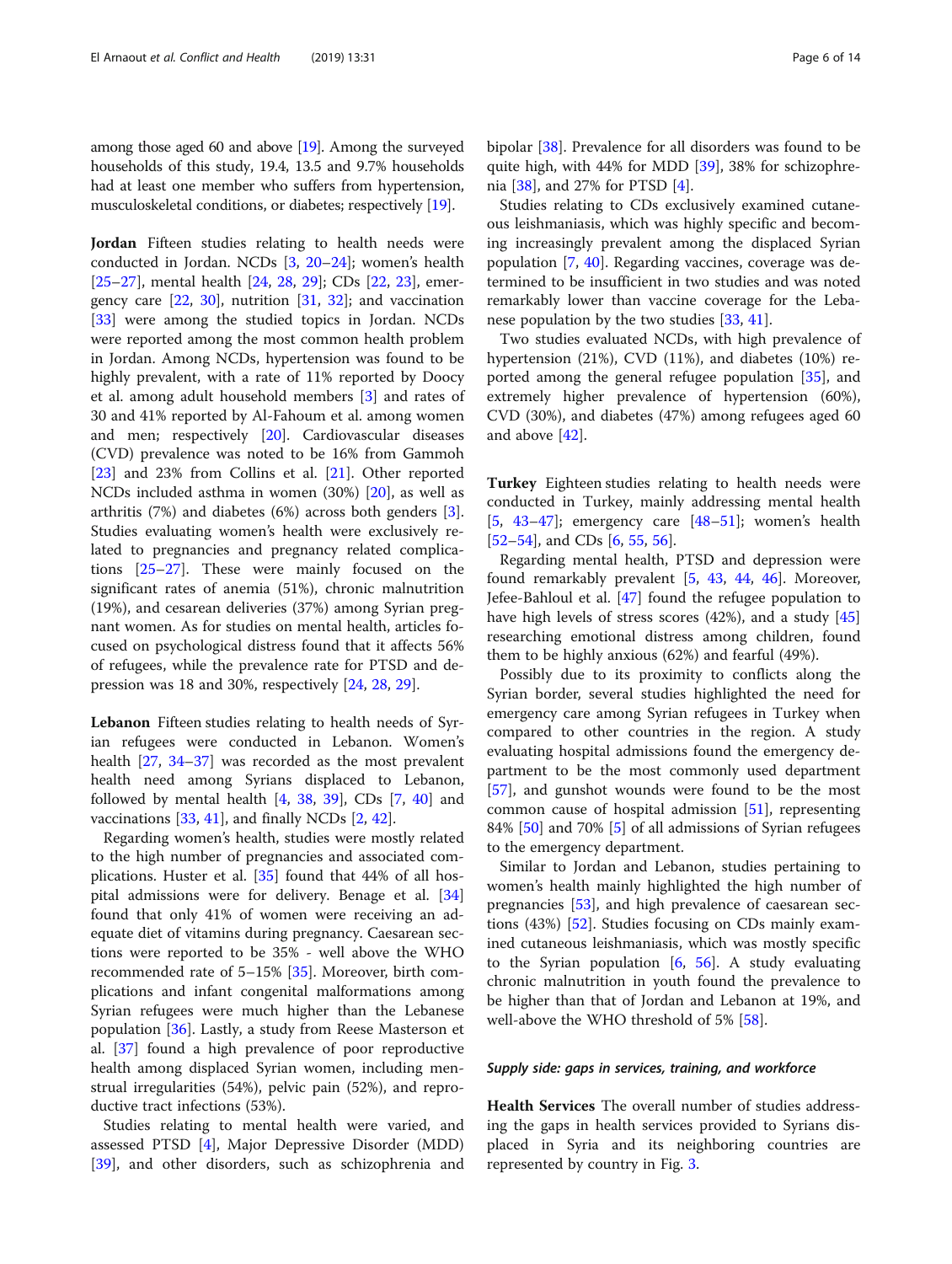<span id="page-6-0"></span>Iraq Only one study addressing health service delivery was conducted in Iraq, indicating good access to hypertension, diabetes, and CVD care [[19\]](#page-12-0).

Jordan Results from Jordan are summarized in Table [1](#page-7-0), with 12 studies relating to gaps in health services. The majority of the studies from Jordan indicated remarkable insufficiency in the availability of services targeting mental health [[29\]](#page-12-0) and psycho-logical support [[60\]](#page-12-0), general health services [[20,](#page-12-0) [29](#page-12-0)], as well as health services specific to acute diseases, dental care, vaccinations, and chronic diseases [[59](#page-12-0)]. A gap in women's health services was also reported, including limited access to quality of obstetrics services [[61\]](#page-12-0), clinical management for rape victims [[61](#page-12-0)], and family planning services [[63\]](#page-13-0). Barriers to access reported in literature included cost [\[27\]](#page-12-0), and lack of adequate knowledge about the importance of seeking necessary services [[63](#page-13-0)]. As for NCDs, gaps in receiving adequate services were mostly due to cost [[3\]](#page-11-0) or inability to get an appointment  $[62]$  $[62]$  $[62]$ .

Lebanon Results of the 11 studies relating to gaps in health services provided to Syrian refugees in Lebanon are summarized in Table [2.](#page-7-0) General barriers to access included the complexity of the healthcare system in Lebanon [\[65](#page-13-0)], cost [\[42\]](#page-12-0), prejudice from healthcare providers [\[65\]](#page-13-0), and perceived low interest and concern from the end of the providers [\[64](#page-13-0)]. Regarding women's health, a low number of antenatal care attendance from Syrian women was found to be more prevalent among unregistered women, speculated to be due to cost and lack of accessibility [[34,](#page-12-0) [35](#page-12-0)]. Generally, the main barrier for both delivery services and access to reproductive health services was reported to be the cost, followed by lack of availability and inaccessibility of reproductive health services [\[27](#page-12-0), [37\]](#page-12-0). Access to contraceptives [\[66\]](#page-13-0) is also hindered by cost, as well as unawareness of the services, and refusal from the husband. Gap in vaccine coverage was also reported, with 40% of households reporting difficulties in obtaining vaccinations [[33\]](#page-12-0), and only 54% children fully vaccinated [[41\]](#page-12-0).

Syria Only 3 studies on gaps in health services in Syria were found. These mainly highlighted the gaps in mental health services, due to severe lack of mental health professionals in the country [[67\]](#page-13-0), and severe destruction of mental health service infrastructure [\[68](#page-13-0)]. A low number of hemodialysis centers currently operating in the country  $(52%)$  was also reported  $[69]$  $[69]$ .

Turkey Results of the 5 studies relating to gaps in health services provided to Syrian refugees in Turkey are summarized in Table [3.](#page-8-0) These studies mainly highlighted gaps in mental health services [\[47](#page-12-0)], psychosocial services [[70\]](#page-13-0), and child psychology services [\[71](#page-13-0)]. A survey administered among Turkish healthcare professionals [[51](#page-12-0)] found intensive care (66%) and in-patient care (65%) to be the greatest health service needs. A low number of antenatal care visits among Syrian women was also reported, with 41% of refugee women having had no antenatal care visits throughout their pregnancy.

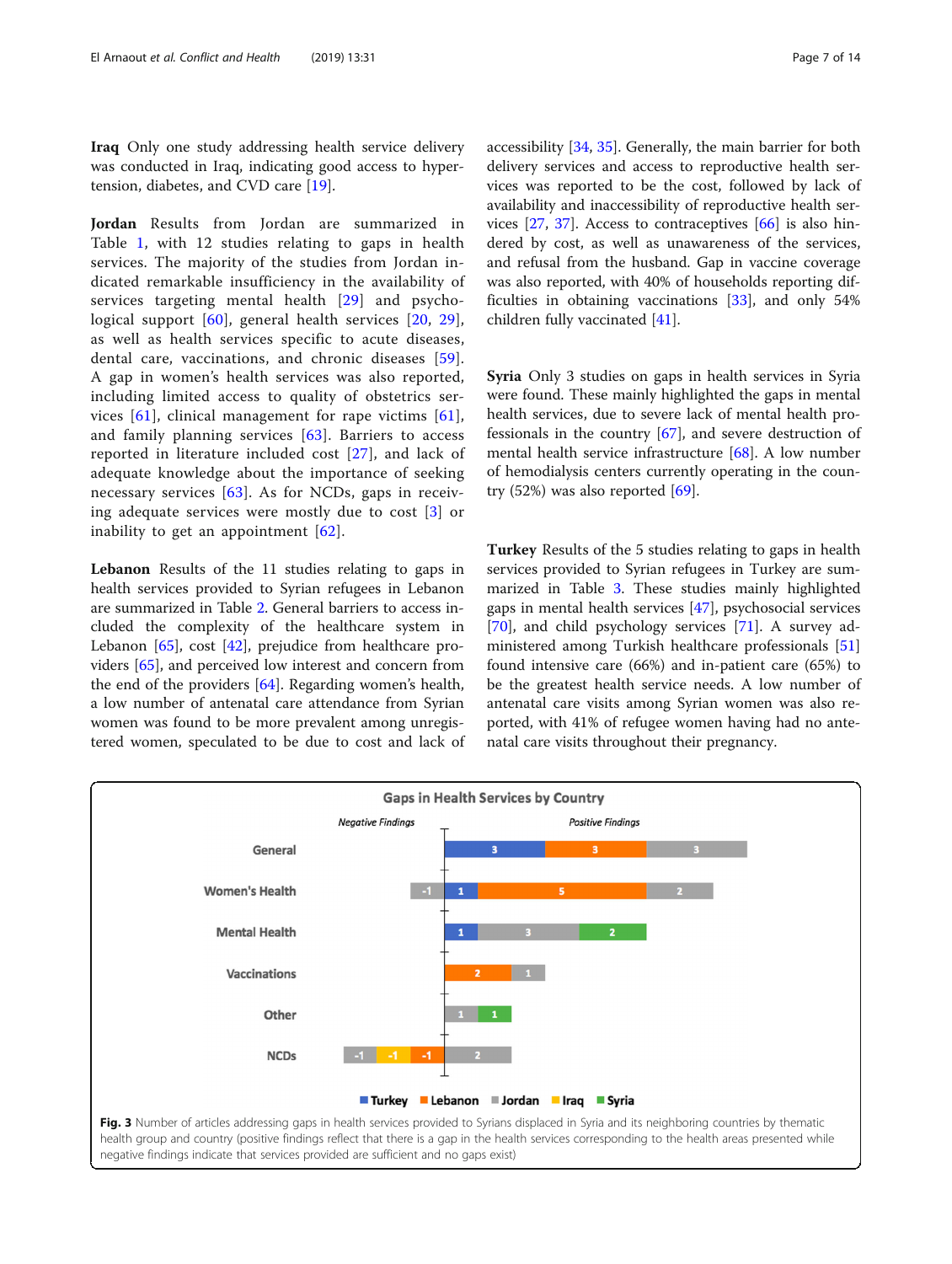#### <span id="page-7-0"></span>Table 1 Health Service Gaps in Jordan

| Author                            | General Area                 | Summary of Findings                                                                                                                                                    |
|-----------------------------------|------------------------------|------------------------------------------------------------------------------------------------------------------------------------------------------------------------|
| Ay et al. [59]                    | General                      | Needs assessment among PHC services;<br>acute diseases (57%), dental (40%),<br>vaccinations (40%), chronic diseases<br>(37%), OBGYN (33%), emergency care<br>$(25%)$ . |
| Doocy et al.<br>$[22]$            | General                      | Main barriers to not seeking health care<br>were cost (65%), and medicine being out<br>of stock (10%).                                                                 |
| Al-Fahoum<br>et al. [20]          | General,<br>Nutrition        | Perceived insufficient health services<br>(75%), concerns regarding access to<br>nutrition (64%).                                                                      |
| Basheti et al.<br>[29]            | General.<br>Mental<br>Health | Disagreed proper medical care was being<br>provided (38%), reported high need for<br>psychological support (46%).                                                      |
| Abo-Hilal<br>et al. [60]          | Mental<br>Health             | General lack of mental health services -<br>NGO perspective.                                                                                                           |
| Bouchghoul<br>et al. [26]         | Women's<br>Health            | Women with antenatal complications<br>successfully referred to a hospital (88%).                                                                                       |
| Krause et al.<br>[61]             | Women's<br>Health            | Limited access to clinical management of<br>rape, quality of obstetric care was<br>criticized by refugees.                                                             |
| Tappis et al.<br>[27]             | Women's<br>Health            | Cost was cited as a major factor for care-<br>seeking decisions related to maternal<br>health                                                                          |
| Doocy et al.<br>$\lceil 3 \rceil$ | <b>NCDs</b>                  | High care seeking behavior for NCD<br>treatment (85%), main barrier was cost.                                                                                          |
| Al Oadire<br>et al. [62]          | <b>NCDs</b><br>(Cancer)      | Gap in seeking medical care for cancer<br>symptoms; did not have insurance (83%),<br>worried what might be found (77%),<br>could not get an appointment (52%).         |
| West et al.<br>[63]               | Family<br>Planning           | Poor knowledge of available services, low<br>prioritization, need for more female staff.                                                                               |
| Roberton<br>et al. [33]           | Vaccines                     | Difficulty in obtaining vaccines (34%).                                                                                                                                |

**Health Training**  $A$  total of 9 studies addressing gaps in health training among healthcare professionals were identified in the countries of interest to this paper.

Three studies conducted in Turkey [\[51](#page-12-0), [70,](#page-13-0) [71](#page-13-0)] highlighted the need to train Turkish health professionals on communication skills, particularly on speaking Arabic. The 2 studies from Jordan, emphasized on the need to train volunteers on basic skills for assessing and referring psychological problems [\[60](#page-12-0)] and the need to train health workers on proper identification and reporting of CVD risk scores [\[21](#page-12-0)]. The 2 studies conducted in Lebanon, underlined the need to train field workers on delivering appropriate psychological first aid [[72\]](#page-13-0), and the need to develop self-help and mental wellbeing training programs for field workers [[73\]](#page-13-0). Finally, the 2 studies conducted in Syria underscored the need for higher-level training on advanced mental health skills that go beyond psychological first aid [\[67\]](#page-13-0), and the need for training technicians on the proper operation of dialysis machines [\[69](#page-13-0)].

#### Table 2 Health Service Gaps in Lebanon

| Author                   | General Area                  | Summary of Findings                                                                                                              |
|--------------------------|-------------------------------|----------------------------------------------------------------------------------------------------------------------------------|
| Doocy<br>et al. [64]     | General                       | Perceived low interest on the provider<br>side; did not ask general questions (60%)<br>or about medication complications (50%).  |
| Parkinson<br>et al. [65] | General                       | Could not access healthcare due to<br>complex layout, subject to prejudice at<br>hospitals.                                      |
| Strong<br>et al. [42]    | General (Older<br>population) | Cost was the primary reason for not<br>seeking healthcare (79%).                                                                 |
| Benage<br>et al. [34]    | Women's<br>Health             | Low number of Syrian refugee women<br>had received all 4 minimum antenatal<br>visits compared to Lebanese women.                 |
| Cherri et al.<br>[66]    | Women's<br>Health             | Main barrier to accessing contraceptives<br>was cost, being unaware of the services,<br>and refusal form the husband.            |
| Huster<br>et al. [35]    | Women's<br>Health             | Low antenatal care attendance reported<br>by Syrian women.                                                                       |
| Masterson<br>et al. [37] | Women's<br>Health             | Perception that reproductive health<br>services are unavailable (45%),<br>inaccessible (40%); main barrier is cost<br>$(50\%)$ . |
| Tappis<br>et al. [27]    | Women's<br>Health             | Cost was cited as the primary reason for<br>not seeking delivery location.                                                       |
| Roberton<br>et al. [33]  | Vaccines                      | Difficulty obtaining vaccines (40%).                                                                                             |
| Rossi et al.<br>$[41]$   | Vaccines                      | Low prevalence of fully vaccinated<br>children (54%).                                                                            |
| Doocy<br>et al. [2]      | <b>NCDs</b>                   | Syrian refugees receive NCD care access<br>at the same frequency as Lebanese host<br>community members                           |

Health Resources There was a total of 7 studies addressing gaps in health care workers in the countries investigated in this study, with the majority being conducted in Syria (5 out of 7 studies).

Studies from Syria highlighted the lack of healthcare workers and professionals in general [\[67](#page-13-0), [74](#page-13-0)], with an emphasis on the lack of psychologists  $[60, 68]$  $[60, 68]$  $[60, 68]$ , and nephrologists [[69](#page-13-0)]. All studies attributed these deficiencies to the purposeful targeting of healthcare workers in Syria forcing them to flee the country. In Lebanon, a general lack of female health care workers was reported [[35\]](#page-12-0). In Turkey, a high level of turn-over among healthcare workers, mainly due to resignation was noted, in addition to overwork was reported, namely due to the considerable increase in health needs with the influx of Syrian refugees to Turkey [\[51\]](#page-12-0).

**Grey literature** A summary of findings from the grey literature is presented in Table [4.](#page-9-0) The grey literature search served to support findings from the published literature; to yield findings from countries where it may be difficult to implement a study (such as Syria), and to gain an up to date picture on the current health needs and service gaps among refugee populations in the region.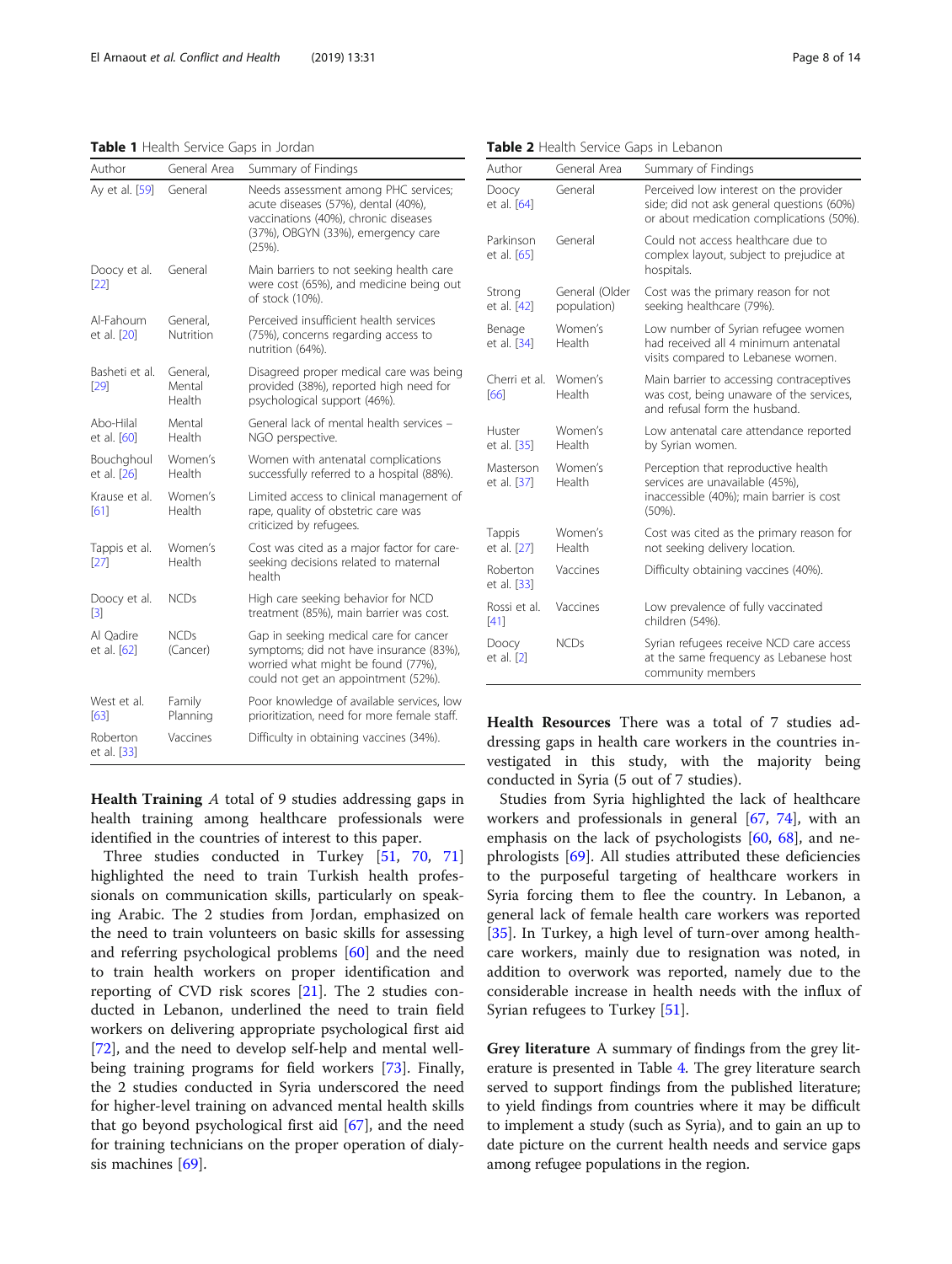<span id="page-8-0"></span>Table 3 Health Service Gaps in Turkey

| Author                       | General Area                 | Summary of Findings                                                                                                                  |
|------------------------------|------------------------------|--------------------------------------------------------------------------------------------------------------------------------------|
| Savas et al.<br>[51]         | General                      | Highest need cited among healthcare<br>professionals was intensive care capacity<br>(66%) and in-patient care (65%).                 |
| Sevinc et al.<br>[70]        | General.<br>Mental<br>Health | Difficulty implementing treatments for<br>bureaucratic reasons, lack of psychosocial<br>services.                                    |
| Sahlool et al.<br>$[71]$     | General,<br>Mental<br>Health | Number of refugee cases seen each day<br>exceeds recommended limit, insufficient<br>rehabilitation and child psychology<br>services. |
| Jefee-Bahloul<br>et al. [47] | Mental<br>Health             | High need for mental health services<br>(34% expressed need to see a<br>psychologist or psychiatrist).                               |
| Frenel et al.<br>[53]        | Women's<br>Health            | Low level of antenatal care, 41% had no<br>antenatal visits prior to birth.                                                          |

Iraq A UNHCR report on refugees living with disabilities, found an extreme gap in services being provided for this population, including difficulty accessing services, and lack of assistance from any organization. On a separate note, significant measles outbreaks, as well as upperrespiratory tract infections were reported among refugee populations [[95](#page-13-0)]. A regional report from the WHO emphasized gaps in psychosocial support, as well low use of antenatal care and high rates of caesarean sections [[96](#page-13-0)].

Jordan The grey literature from Jordan highlighted a variety of health needs including a high number of complicated injuries due to war, and a corresponding lack of services being provided [[95\]](#page-13-0). Amnesty International pointed to the high level of mental health needs, especially among vulnerable populations [[76](#page-13-0)]. MSF reported on the high number of women and children who are currently being denied access to medical care [[77](#page-13-0)], and on the difficulty and cost associated with finding treatment for chronic diseases [\[80\]](#page-13-0). UNHCR underlined the need for more female healthcare workers, reproductive health services, and mental health support [[81](#page-13-0), [94](#page-13-0)] with a news update from MSF [\[79\]](#page-13-0) further underscoring these needs.

Lebanon Reports generated by the ICRC, found warrelated injuries in Lebanon to be extremely prevalent [[83,](#page-13-0) [84\]](#page-13-0). NCDs were also found to be highly prevalent, and were the most common health need across all governorates [[85](#page-13-0)]; however, treatment costs for NCDs were also found to be extremely high [[82\]](#page-13-0).

Syria Of the grey literature relating to Syria, reports outlined all the expected health needs and service gaps associated with conflict zones. These included: shortages of doctors [\[91\]](#page-13-0) and understaffing of medical facilities [[89\]](#page-13-0); difficulties in receiving care due to ongoing battles [[86\]](#page-13-0), as well as increase in the number of wounded patients [[87](#page-13-0)]; low vaccination rates, with undocumented outbreaks of measles, meningitis, and pneumonia [[88](#page-13-0), [92\]](#page-13-0); and finally, food shortages [\[90](#page-13-0)], with a high prevalence of malnutrition and malnourishment [[93\]](#page-13-0).

#### Validation of Lebanon-Specific Results

Additional file [7](#page-11-0) presents the results of the validation meeting conducted with the directors and representatives of MOPH PHCs with regards to prioritizing the health needs. From a practical point of view, the majority of the MOPH PHCs representatives indicated that CDs are one of the top priority health needs among refugees. More specifically, MOPH PHCs representatives elaborated on the need for increased vaccination, as it remains a challenge with children who constitute the majority of displaced Syrians in Lebanon. Scabies and Leishmania were among the most encountered cases of CDs. Of similar importance is women's health, where MOPH PHCs representatives indicated that a high number of PHC visits are related to pregnancy complications. The representatives also highlighted the lack of knowledge and awareness on the importance of antenatal care. Mental health was also perceived as a top priority health need among refugees by MOPH PHCs, which indicated that pediatric psychosocial support remains highly needed in light of the prevalent child abuse and depression cases among children and adolescents. NCDs were thought of as the least urgent health need to address, given the integrated NCD program implemented by the MOPH at the level of PHCs.

In parallel, roundtable discussions with NGOs and humanitarian aid agencies representatives yielded similar results, with women's health, mental health, and CDs reported as the main health needs of Syrian refugees residing in Lebanon. At the level of women's health, adequate awareness on safe motherhood practices, symptoms of complications during pregnancy, and family planning was thought to be lacking. Early marriage was flagged out as one of the main encountered predictors for maternal and neonatal morbidity and mortality. Enhancing access to antenatal care and postnatal care services was perceived as necessary. As for mental health, representatives stressed on the importance of destigmatizing mental health services. They also underlined the need for more effective community outreach, detection and referral system, as well as synchronized psychosocial support and counselling services among different NGOs and aid agencies. With regards to CDs, a more solid surveillance and referral system in refugee settings was deemed necessary to detect emergent cases of CDs such as polio and mitigate potential outbreaks. Also under the umbrella of CDs, general lack of awareness on the importance of vaccination was also noted, which hinders reaching ultimate rates of vaccination coverage.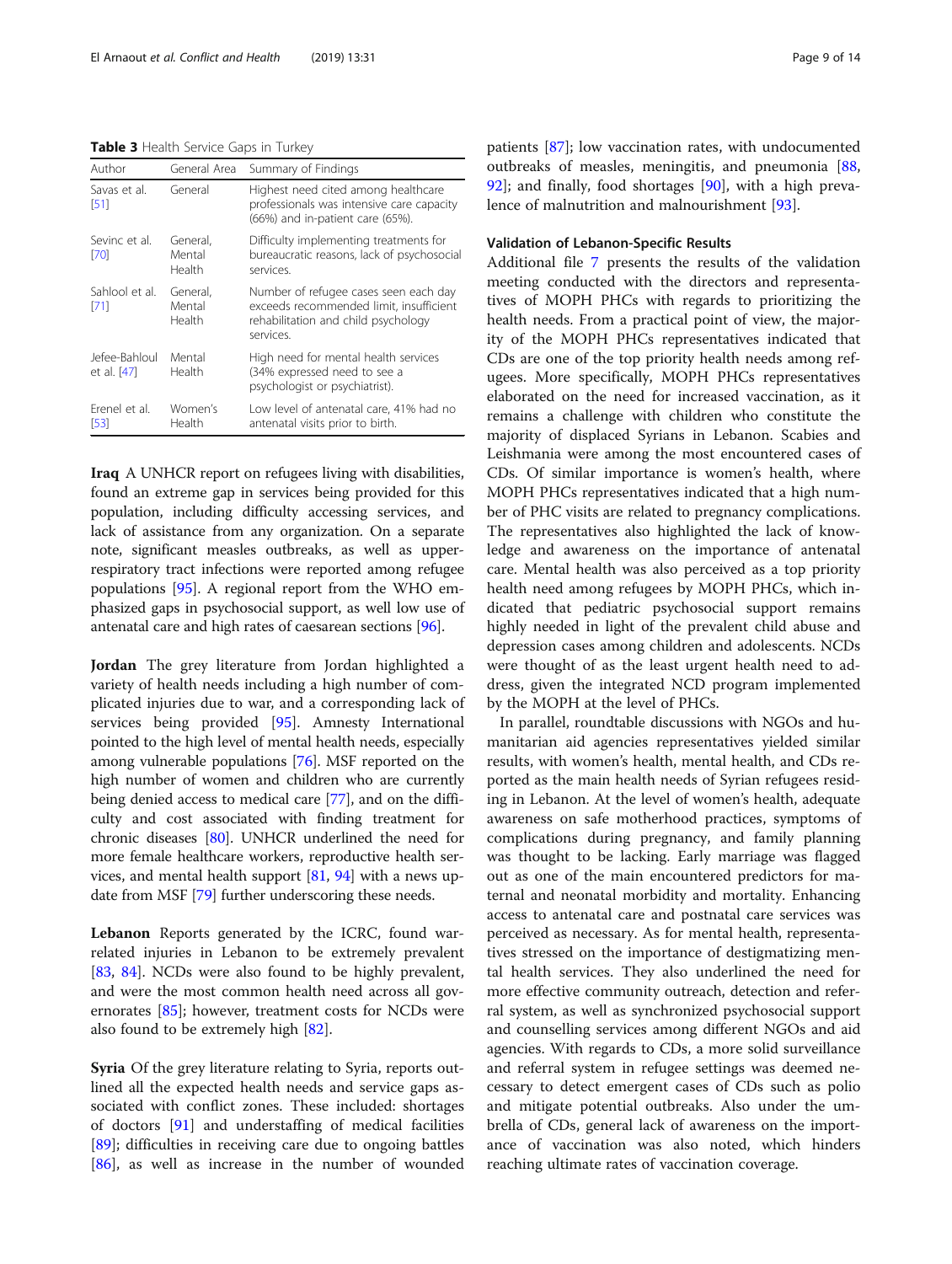# <span id="page-9-0"></span>Table 4 Results from the grey literature

| Author                             | Country | Summary of Findings                                                                                                                                                                                 |
|------------------------------------|---------|-----------------------------------------------------------------------------------------------------------------------------------------------------------------------------------------------------|
| <b>UNHCR [75]</b>                  | Iraq    | 9% of all households had at least<br>one member living with a disability;<br>99% reported this member had<br>difficulties accessing services, 93%<br>reported no assistance from an<br>organization |
| Amnesty<br>International<br>$[76]$ | Jordan  | High level of mental health needs,<br>also need to address vulnerable<br>populations.                                                                                                               |
| MSF [77]                           | Jordan  | Thousands denied access to<br>essential medical care - 75% are<br>women and children.                                                                                                               |
| MSF [78]                           | Jordan  | Complicated war injuries persist,<br>long wait lists.                                                                                                                                               |
| MSF [79]                           | Jordan  | Opening of a mother and child<br>hospital to address gaps in<br>maternal and newborn health.                                                                                                        |
| MSF [80]                           | Jordan  | Difficult and expensive to find<br>treatment for chronic diseases for<br>those living outside of camps.                                                                                             |
| <b>UNHCR</b> [81]                  | Jordan  | Need for more female health<br>workers, more reproductive health<br>services for men, and more mental<br>health support.                                                                            |
| Amnesty<br>International<br>[82]   | Lebanon | General lack of secondary and<br>tertiary care. High treatment costs<br>for cancer and NCDs.                                                                                                        |
| <b>ICRC [83]</b>                   | Lebanon | Increase in the number of<br>wounded patients and shelter<br>priorities due to winter.                                                                                                              |
| <b>ICRC</b> [84]                   | Lebanon | War-related surgery procedures are<br>extremely prevalent.                                                                                                                                          |
| <b>UNHCR</b> [85]                  | Lebanon | Chronic illnesses were the primary<br>health need across all governorates;<br>16% could not access healthcare -<br>93% of those due to cost.                                                        |
| MSF [86]                           | Syria   | Ragga: Major difficulties obtaining<br>urgent lifesaving medical care due<br>to ongoing battles.                                                                                                    |
| MSF [87]                           | Syria   | Aleppo: Significant increases in the<br>number of wounded patients.                                                                                                                                 |
| <b>MSF</b> [88]                    | Syria   | Low vaccination rates and potential<br>measles outbreaks.                                                                                                                                           |
| MSF [89]                           | Syria   | Continued understaffing and<br>funding of medical facilities; gaps in<br>mental health, vaccines, chronic<br>diseases, reproductive health, and<br>secondary and tertiary care.                     |
| <b>MSF [90]</b>                    | Syria   | Food shortages, lack of good<br>nutrition. Accessibility to maternal<br>hospitals is limited.                                                                                                       |
| MSF [91]                           | Syria   | Shortage of doctors in Aleppo due<br>to targeted airstrikes.                                                                                                                                        |
| MSF [92]                           | Syria   | Many children currently<br>unvaccinated, undocumented cases<br>of measles, meningitis, and<br>pneumonia.                                                                                            |

| UNICEF [93] Syria |  |  | Among youth, there is a high |
|-------------------|--|--|------------------------------|
|-------------------|--|--|------------------------------|

| Table 4 Results from the grey literature (Continued) |  |  |  |  |  |  |
|------------------------------------------------------|--|--|--|--|--|--|
|------------------------------------------------------|--|--|--|--|--|--|

| Author          | Country                                        | Summary of Findings                                                                                                                                                                                                                                                                                                                                                                                                              |
|-----------------|------------------------------------------------|----------------------------------------------------------------------------------------------------------------------------------------------------------------------------------------------------------------------------------------------------------------------------------------------------------------------------------------------------------------------------------------------------------------------------------|
|                 |                                                | prevalence of malnutrition and<br>malnourishment, re-emergence of<br>polio, severe psychological<br>problems.                                                                                                                                                                                                                                                                                                                    |
| UNHCR [94]      | Turkey, Jordan, and<br>Iraq                    | Iraq: Vaccination campaigns being<br>provided.<br>Jordan: Support of reproductive<br>health services.<br>Turkey: Hygiene kits being delivered<br>to communities.                                                                                                                                                                                                                                                                 |
| <b>WHO [95]</b> | Iraq, Jordan,<br>Lebanon, Syria, and<br>Turkey | Irag: Measles outbreak, upper<br>respiratory tract infections.<br>Jordan: War-related injuries.<br>Lebanon: Maternal and child health<br>services as priority need amongst<br>Syrian refugees in Lebanon, along<br>with mental health and NCD<br>services<br>Syria: Vulnerable to infectious<br>disease outbreaks, acute jaundice<br>syndrome, and typhoid.<br>Turkey: CDs, vaccine-preventable dis-<br>eases, and mental health |
| <b>WHO [96]</b> | Lebanon, Jordan,<br>and Iraq                   | Mental Health: 50% estimated to be<br>in need of psychosocial support.<br>Reproductive, maternal, and child<br>health: Low use of antenatal care,<br>high rates of caesarean sections.<br>NCDs: High prevalence in Syria and<br>Jordan.<br>CDs: Outbreak due to migration.<br>Injuries also a high priority.                                                                                                                     |

Representatives also stated overarching barriers impeding access to adequate services by refugees, which exacerbates the severity of health needs. These include geographical barriers such as transportation and cost of services, and more importantly, lack of necessary awareness and education about the diseases' symptoms, treatment, and corresponding available services. The roundtable discussion also featured the need to harmonize the work of different NGOs and agencies to respond to the refugee crisis, and prevent duplication of effort.

#### **Discussion**

This study is the first to systematically review the health needs of Syrians displaced in Syria and its neighboring countries including Lebanon, Jordan, Turkey, and Iraq. Regarding the health needs defined as health problems that can be addressed by direct delivery of health services, the prevalence of mental and women's health needs in Jordan, Lebanon, and Turkey were remarkably high after compiling the existing literature. Specifically, mental health studies found high rates of PTSD and depression. Women's health studies found high rates of antenatal and pregnancy-related complications. CDs were highly cited; however, this mostly referred to outbreaks of cutaneous leishmaniasis among refugee populations in Lebanon and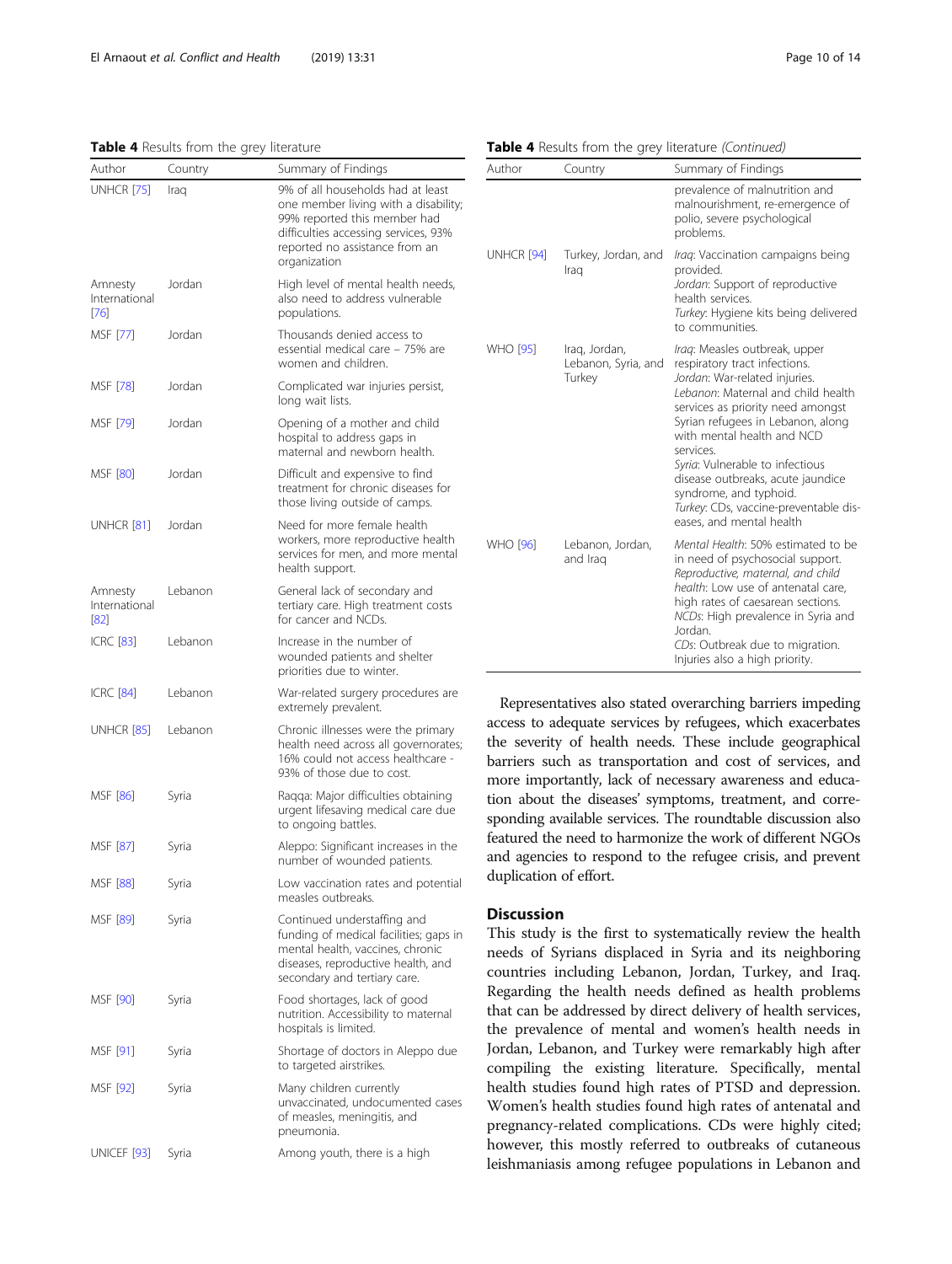Turkey. Studies from Turkey specifically emphasized the high level of emergency care needs, including emergency department visits and gunshot wounds, which were also prevalent in Jordan but to a lesser degree. Additionally, while there were few studies researching vaccination coverage, it was found to be insufficient in both Lebanon and Jordan. Finally, nutrition-related health concerns, such as mal-nutrition and mal-nourishment, were found to be acceptable as per WHO standards in Iraq, Jordan, and Lebanon; but unacceptable in Turkey.

An evident gap in health services currently provided to Syrian refugees in Jordan, Lebanon, and Turkey was highlighted through the results. However, the nature of these services differed between countries. In Jordan, gaps were heterogeneous, and related to women's health, mental health, and vaccine coverage, with conflicting findings regarding NCD services. In Lebanon, this gap was mostly within women's health, and included insufficient antenatal visits, and other delivery services. Studies further highlighted logistical and societal gaps, including the complex nature of humanitarian health services, and the prejudice experienced by refugees from service providers. Regarding Turkey, gaps were mostly related to mental health. Notably, while NCDs were found to be a highly prevalent health need, most studies indicated that health services have been keeping up with this demand. Due to the low yield of studies relating to the research questions, on the availability of skilled human resources and the gap in training, it remains challenging to make general conclusions with regards to these two themes.

The grey literature essentially supported our findings from the electronic databases search, while also broadening findings from Syria. While there were a number of topics touched upon, there are a few main conclusions. Namely, most reports emphasized the considerable number of vulnerable populations requiring healthcare in the region, including women, children, elderly, and those living with disability. Additionally, the grey literature reiterated the low vaccination rates across Jordan, Lebanon, and Syria, as well as outbreaks of vaccinepreventable diseases, such as measles. Finally, a major shortage across all health services and healthcare workers within Syria was noted.

A dearth of studies conducted in Iraq was noted leading consequently to few conclusions made about this country. While Iraq hosts a significantly less number of refugees than Jordan, Lebanon, and Turkey, the country still host an estimated 250,000 Syrians – no small amount [[1](#page-11-0)]. Therefore, more effort should be invested to understand the health needs of Syrian refugees in Iraq.

#### Strengths and Limitations

To the best of our knowledge, this is the first study to systematically review the health needs and service gaps among displaced Syrians in the refugee-hosting countries neighboring Syria. The study also allocated a unique emphasis on the health needs of refugees in Lebanon. The electronic databases search yielded a high number of studies, which allowed for a detailed analysis. The review of the grey literature complemented evidence generated from the latter and generated more recent results, as well as more elaborate information pertaining to Syria.

However, there remain a number of limitations pertaining to our study. Due to the nature of the research questions, most of the studies included in the analysis were quantitative, cross-sectional studies, and therefore, more susceptible to bias. However, using the MMAT, 70% of studies were found to be of higher quality, thereby accounting for this limitation. Despite this, the results of our review could not be synthesized into a meta-analysis, and consequently, more specific conclusions, such as pooled prevalence rates, could not be made. Also, despite the importance of the grey literature in complementing results obtained from the electronic databases, the search of grey literature was not comprehensive and may have missed the portals of several international organizations significantly involved in the response to the health needs of Syrian refugees in Lebanon. Additionally, discussions of the meeting conducted to validate the Lebanon-specific results of the systematic review may have encompassed potential biases such as the perception of the representatives of the definition of health needs. While the term health needs was defined at the beginning of each of the meetings, the actual understanding and description of the term may differ from one individual to another. In other words, the term health needs could have been perceived by the representatives as the cases that health providers are unable to manage adequately due to the lack of skills needed, or those to which shortage of effective health services is noted, as a result of unavailability of necessary infrastructure, instead of merely prevalence of cases. Also, the representatives of the MOPH PHCs reflected on their experience and practice in their respective PHCs, which are located in six different regions in Lebanon. While this choice of variety of locations represented was deliberate, it may have resulted in a more challenging ability to reach consensus among the group, due to the difference in health needs across different communities of refugees served in these different locations.

#### Implications

Moving towards a more coherent and synchronized response to the health needs of refugees in Lebanon and the region remains necessary with the protracted aspect of the crisis in Syria. This is of particular importance in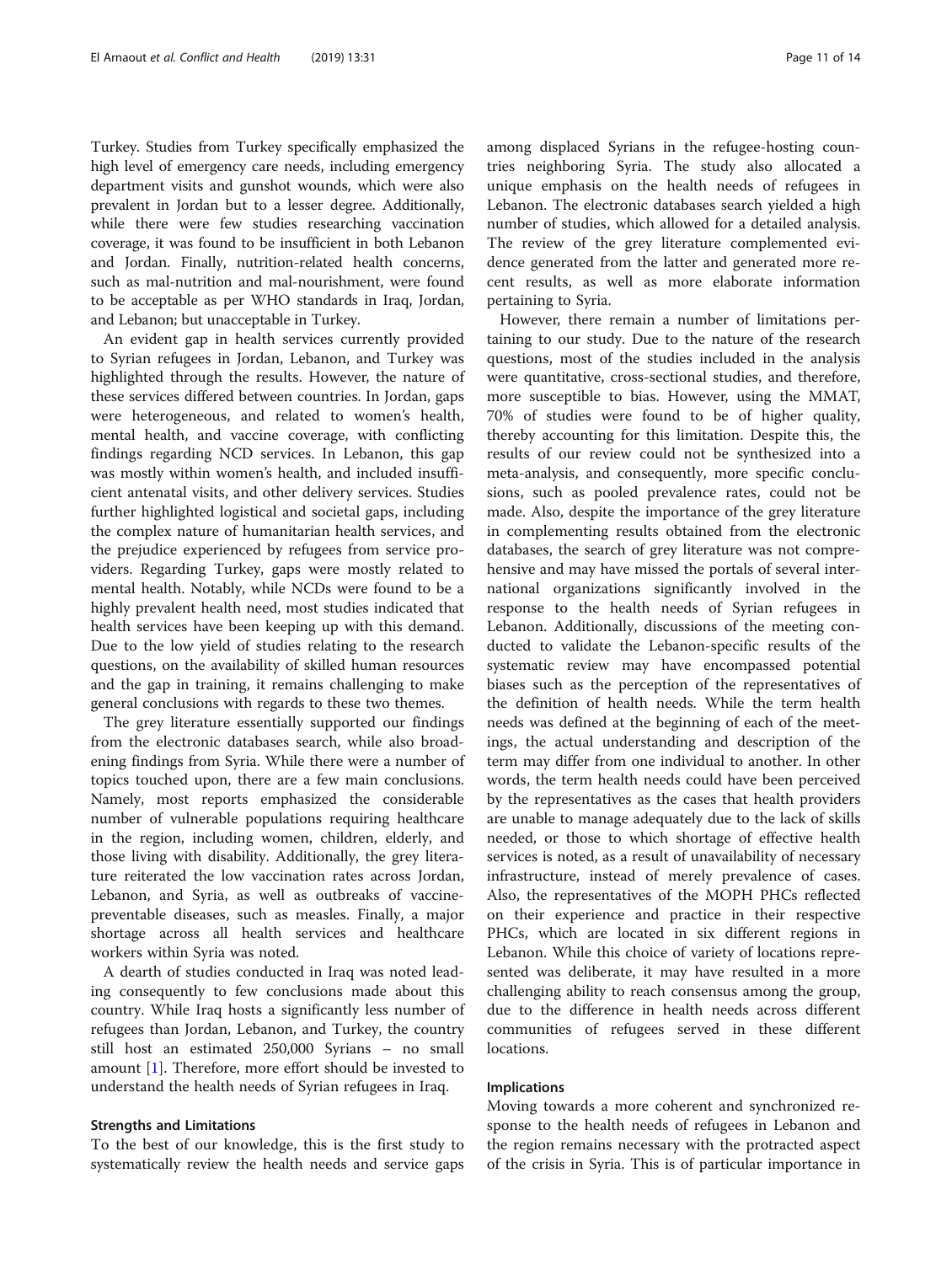<span id="page-11-0"></span>lights of the financial fatigue faced by the different actors trying to alleviate the burden placed on the health systems of the refugee hosting countries. Results of this comprehensive review constitute therefore a valuable, inclusive, and evidence-based reference for international and local policymakers and stakeholders to effectively address the current refugee crisis. It can additionally assist NGOs, humanitarian aid agencies, and other actors to make decisions related to investments and allocation of budgets to interventions targeting the priority health needs of Syrian refugees concluded in this study. The presentation of the results by country may also assist those actors in conducting more targeted planning for interventions at the level of each country. On the other hand, the highlighted gaps in health training and human resources provides baseline data that could guide capacity building initiatives in each of the studied countries.

### Conclusion

An enhanced synchronized approach to address the priority health needs of Syrian refugees in Lebanon and Syria's neighboring countries remains highly needed to reduce the existing gaps identified in responding to the health needs of displaced Syrians. This includes training of health human resources to ensure a skilled workforce, adequate infrastructure for the provision of health services needed, and community-based efforts to overcome barriers to access. In Lebanon specifically, women's health, mental health, and communicable diseases remain the most prevalent health needs among the Syrian refugee population. Having said that, service interventions and capacity building initiatives in these health areas are highly encouraged.

## Additional files

[Additional file 1:](https://doi.org/10.1186/s13031-019-0211-3) Appendix 1. Results of the searches of the electronic databases. (DOCX 40 kb)

[Additional file 2:](https://doi.org/10.1186/s13031-019-0211-3) Appendix 2. Search strategies for the published literature. (DOCX 143 kb)

[Additional file 3:](https://doi.org/10.1186/s13031-019-0211-3) Appendix 3. Search strategies for grey literature (DOCX 85 kb)

[Additional file 4:](https://doi.org/10.1186/s13031-019-0211-3) Table S1. Excluded studies with reasons for exclusions from the database search. (DOCX 171 kb)

[Additional file 5:](https://doi.org/10.1186/s13031-019-0211-3) Table S2. Summary of studies included for analysis from the database search. (DOCX 101 kb)

[Additional file 6:](https://doi.org/10.1186/s13031-019-0211-3) Table S3. MMAT Risk of Bias Summary. (DOCX 110 kb)

[Additional file 7:](https://doi.org/10.1186/s13031-019-0211-3) Results of the validation meeting on health needs prioritization, conducted with the directors and representatives of MOPH PHCs. (PNG 39 kb)

#### Abbreviations

CD: Communicable diseases; CINAHL: Cumulative Index to Nursing and Allied Health Literature; CVD: Cardiovascular disease; EMRO: WHO Eastern Mediterranean Regional Office; ICRC: International Committee of the Red Cross; MDD: Major Depressive Disorder; MMAT: McGill Mixed Methods Appraisal; MOPH: Ministry of Public Health; MSF: Médecins Sans Frontières; NCD: Non-communicable diseases; NGO: Non-governmental organization; PHC: Primary healthcare centre; PRISMA: Preferred Reporting Items for Systematic Reviews and Meta-Analyses; PTSD: Post-traumatic stress disorder; UNHCR: United Nations High Commissioner for Human Rights; WHO: World Health Organization

#### Acknowledgements

We would like to thank Ms. Marilyne Menassa for her valuable contribution and advisory role on this study, and Ms. Aida Farha for her contribution to the development of the search strategies. We would also like to acknowledge the effort of the team of the Social Health & the Primary Health Care department at the Ministry of Public Health in Lebanon in facilitating the stakeholders meeting with MOPH PHCs representatives. We would like to also thank representatives of the MOPH PHCs who participated in the roundtable discussion and representatives of the following NGOs and Humanitarian aid agencies for their valuable input during the stakeholders meeting: Action Against Hunger (ACF), Amel Association International, BEYOND Association, International Committee of the Red Cross (ICRC), International Organization for Migration (IOM), Humedica, Qatar Red Crescent (QRC), Médecins Sans Frontières (MSF), Médecins du Monde (MdM), Relief International, Women and Health Alliance International (WAHA), United Nations High Commissioner for Refugees (UNHCR), United Nations Population Fund (UNFPA), and Union of Relief and Development Associations (URDA).

#### Authors' contributions

NEA, NS, and SS contributed to the conception and design of this review. SR and TZ performed the searches, conducted the title and abstract screening and the full-text screening. SR, DN performed the data abstraction. NEA, SR, and DN performed the writing of the manuscript. All of the authors contributed in the revision and the approval of the final manuscript.

#### Funding

This study was funded by the Open Society Institute Budapest Foundation – Higher Education Support Program.

#### Availability of data and materials

All data related to this study are included in this published article and its supplementary information files.

#### Ethics approval and consent to participate

Not Applicable.

#### Consent for Publication

Not Applicable.

#### Competing interests

The authors declare that they have no competing interests.

#### Author details

<sup>1</sup>Global Health Institute, American University of Beirut, Riad El Solh, Beirut 1107 2020, Lebanon. <sup>2</sup>Department of Health Management and Policy, Faculty of Health Sciences, American University of Beirut, Riad El Solh, Beirut 1107 2020, Lebanon. <sup>3</sup>Issam Fares Institute for Public Policy and International Affairs, American University of Beirut, Riad El Solh, Beirut 1107 2020, Lebanon.

#### Received: 19 November 2018 Accepted: 10 June 2019 Published online: 27 June 2019

#### References

- 1. UNHCR, Syria regional response: Inter-agency information sharing portal. 2017.
- 2. Doocy S, et al. Prevalence, care-seeking, and health service utilization for non-communicable diseases among Syrian refugees and host communities in Lebanon. Confl Heal. 2016;10(1):21.
- 3. Doocy S, et al. Prevalence and care-seeking for chronic diseases among Syrian refugees in Jordan. BMC Public Health. 2015;15(1):1097.
- 4. Kazour F, et al. Post-traumatic stress disorder in a sample of Syrian refugees in Lebanon. Compr Psychiatry. 2017;72:41–7.
- 5. Marwa K. Psychosocial sequels of Syrian conflict. J Psychiatry. 2016;19:355.
- 6. Inci R, et al. Effect of the Syrian civil war on prevalence of cutaneous leishmaniasis in southeastern Anatolia, Turkey. Med Sci Monit. 2015;21:2100.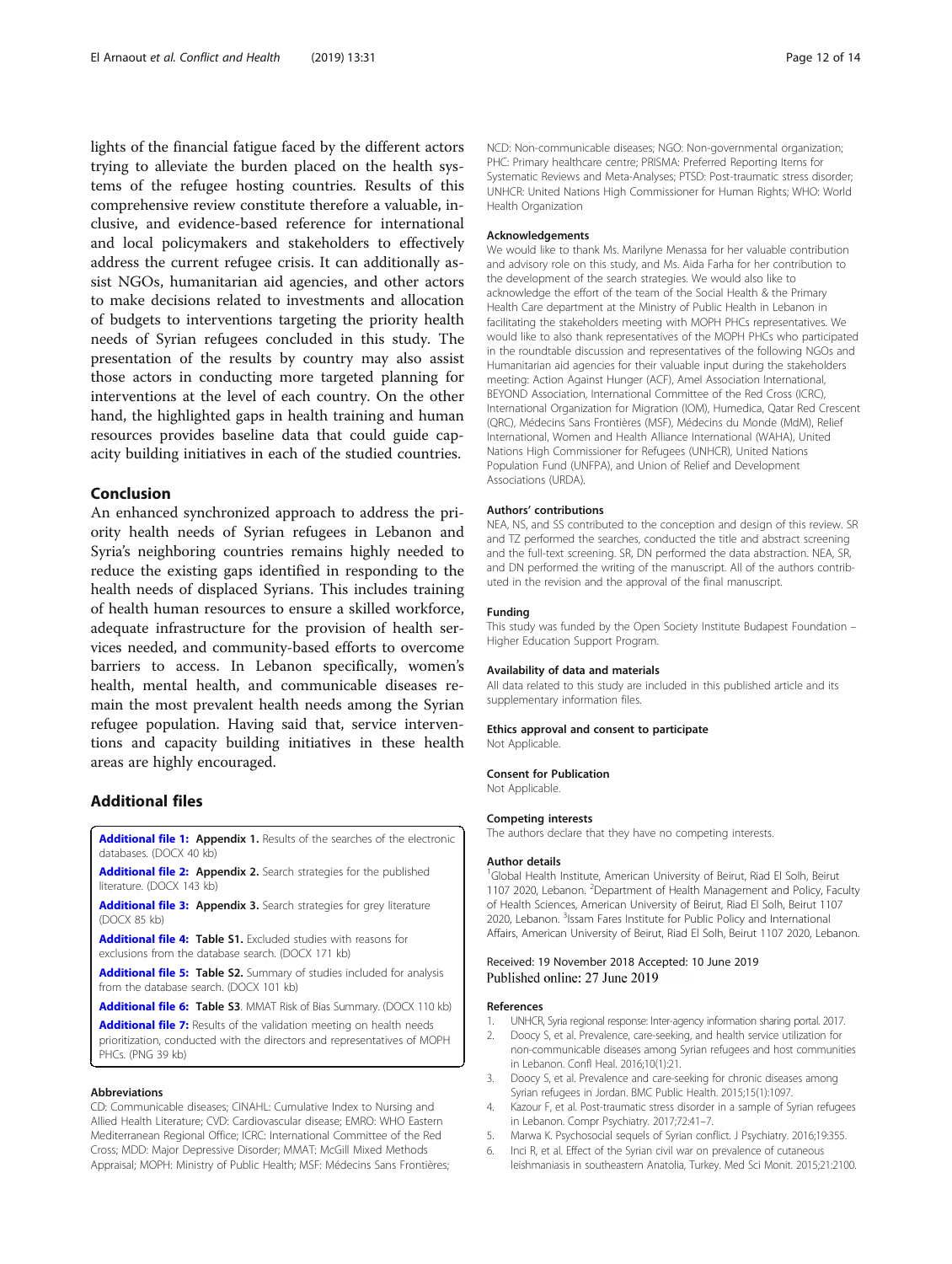- <span id="page-12-0"></span>7. Saroufim M, et al. Ongoing epidemic of cutaneous leishmaniasis among Syrian refugees, Lebanon. Emerg Infect Dis. 2014;20(10):1712.
- UNHCR, Lack of funding putting help for Syrian refugees and hosts at risk. as Brussels Syria Conference set to open. 2017.
- Knudsen AJ. Syria's refugees in Lebanon: brothers, burden, and bone of contention. In Lebanon facing the Arab uprisings 2017 (pp. 135-154). London: Palgrave Pivot.
- 10. United Nations High Commissioner for Human Rights. Syria Regional Refugee Response. 2018; Available from: [http://data2.unhcr.org/en/](http://data2.unhcr.org/en/situations/syria/location/71) [situations/syria/location/71](http://data2.unhcr.org/en/situations/syria/location/71).
- 11. Norwegian Refugee Council. Legal Status of Refugees from Syria: Challenges and consequences of maintaining legal stay in Beirut and Mount Lebanon. 2015; Available from: [http://www.refworld.org/docid/56cabc8c4.html.](http://www.refworld.org/docid/56cabc8c4.html)
- 12. Blanchet K, Fouad FM, Pherali T. Syrian refugees in Lebanon: the search for universal health coverage. Confl Heal. 2016;10(1):12.
- 13. Wright J, Williams R, Wilkinson JR. Health needs assessment: Development and importance of health needs assessment. BMJ. 1998;316(7140):1310.
- 14. World Health Organization. Monitoring the building blocks of health systems: a handbook of indicators and their measurement strategies. World Health Organization; 2010.
- 15. International., A., Pushed to the edge: Syrian refugees face increased restrictions in Lebanon. 2015.
- 16. Pluye P, et al. Proposal: A mixed methods appraisal tool for systematic mixed studies reviews, vol. 2. Montréal: McGill University; 2011. p. 1–8.
- 17. McHugh ML. Interrater reliability: the kappa statistic. Biochemia medica. 2012;22(3):276–82.
- 18. Ibrahim H, Hassan CQ. Post-traumatic stress disorder symptoms resulting from torture and other traumatic events among Syrian Kurdish refugees in Kurdistan Region, Iraq. Front Psychol. 2017;8:241.
- 19. Cetorelli V, Burnham G, Shabila N. Prevalence of non-communicable diseases and access to health care and medications among Yazidis and other minority groups displaced by ISIS into the Kurdistan Region of Iraq. Confl Heal. 2017;11(1):4.
- 20. Al-Fahoum AS, et al. The provision of health services in Jordan to Syrian refugees. Health Sci J. 2015;9(2):1.
- 21. Collins DR, et al. Cardiovascular disease risk and prevention amongst Syrian refugees: mixed methods study of Médecins Sans Frontières programme in Jordan. Confl Heal. 2017;11(1):14.
- 22. Doocy S, et al. Health service access and utilization among Syrian refugees in Jordan. Int J Equity Health. 2016;15(1):108.
- 23. Gammoh OS. A Preliminary Description of Medical Complaints and Medication Consumption among 375 Syrian Refugees Residing in North Jordan. Jordan J Pharm Sci. 2016;403(3638):1–9.
- 24. Gammouh OS, et al. Peer reviewed: Chronic diseases, lack of medications, and depression among Syrian refugees in Jordan, 2013– 2014. Prev Chronic Dis. 2015;12.
- 25. Alnuaimi K, et al. Pregnancy outcomes among Syrian refugee and Jordanian women: a comparative study. Int Nurs Rev. 2017;64(4):584–92.
- 26. Bouchghoul H, et al. Humanitarian obstetric care for refugees of the Syrian war. The first 6 months of experience of Gynécologie Sans Frontières in Zaatari Refugee Camp (Jordan). Acta Obstet Gynecol Scand. 2015;94(7):755–9.
- 27. Tappis H, et al. Maternal Health Care Utilization Among Syrian Refugees in Lebanon and Jordan. Matern Child Health J. 2017;21(9):1798–807.
- 28. Al-Smadi AM, et al. Do chronic diseases and availability of medications predict post-traumatic stress disorder (PTSD) among Syrian refugees in Jordan. Pak J Nutr. 2016;15(10):936–41.
- 29. Basheti I, Qunaibi E, Malas R. Psychological impact of life as refugees: A pilot study on a Syrian camp in Jordan. Trop J Pharm Res. 2015;14(9): 1695–701.
- 30. Hornez E, et al. Surgical management of Syria's war casualties: experience from a French surgical team deployed in the Zaatari refugee camp (Jordan). Eur J Trauma Emerg Surg. 2015;41(2):143–7.
- 31. Hossain SM, et al. Nutritional situation among Syrian refugees hosted in Iraq, Jordan, and Lebanon: cross sectional surveys. Confl Heal. 2016;10(1):26.
- 32. Bilukha OO, et al. Nutritional Status of Women and Child Refugees from Syria—Jordan, April–May 2014. MMWR Morb Mortal Wkly Rep. 2014; 63(29):638–9.
- 33. Roberton T, et al. Challenges in estimating vaccine coverage in refugee and displaced populations: results from household surveys in Jordan and Lebanon. Vaccines. 2017;5(3):22.
- 34. Benage M, et al. An assessment of antenatal care among Syrian refugees in Lebanon. Confl Heal. 2015;9(1):8.
- 35. Huster KM, et al. Cesarean sections among Syrian refugees in Lebanon from December 2012/January 2013 to June 2013: probable causes and recommendations. Yale J Biol Med. 2014;87(3):269.
- 36. Makhoul G, et al. International Perspectives: Impact of Syrian Refugees on Neonatal Care in Hopital Notre Dame de la Paix, Akkar, North Lebanon. NeoReviews. 2015; 16(8):e456–61.
- 37. Masterson AR, et al. Assessment of reproductive health and violence against women among displaced Syrians in Lebanon. BMC Womens Health. 2014;14(1):25.
- 38. Lama S, et al. impact of the Syrian crisis on the hospitalization of Syrians in a psychiatric setting. Community Ment Health J. 2016;52(1):84–93.
- 39. Naja WJ, et al. Prevalence of depression in Syrian refugees and the influence of religiosity. Compr Psychiatry. 2016;68:78–85.
- 40. Alawieh A, et al. Revisiting leishmaniasis in the time of war: the Syrian conflict and the Lebanese outbreak. Int J Infect Dis. 2014;29:115–9.
- 41. Rossi R, et al. Vaccination Coverage Cluster Surveys in Middle Dreib–Akkar, Lebanon: Comparison of Vaccination Coverage in Children Aged 12-59 Months Pre-and Post-Vaccination Campaign. PLoS One. 2016;11(12):e0168145.
- 42. Strong J, et al. Health status and health needs of older refugees from Syria in Lebanon. Confl Heal. 2015;9(1):12.
- 43. Acarturk C, et al. Prevalence and predictors of posttraumatic stress and depression symptoms among Syrian refugees in a refugee camp. J Nerv Ment Dis. 2018;206(1):40–5.
- 44. Alpak G, et al. Post-traumatic stress disorder among Syrian refugees in Turkey: a cross-sectional study. Int J Psychiatry Clin Pract. 2015;19(1):45–50.
- Cartwright K, et al. Establishing the feasibility of assessing the mental health of children displaced by the Syrian conflict. Glob Ment Health. 2015;2:e8.
- 46. Chung MC, et al. The relationship between trauma centrality, self-efficacy, posttraumatic stress and psychiatric co-morbidity among Syrian refugees: Is gender a moderator? J Psychiatr Res. 2017;94:107–15.
- 47. Jefee-Bahloul H, et al. Pilot assessment and survey of Syrian refugees' psychological stress and openness to referral for telepsychiatry (PASSPORT Study). Telemed J E Health. 2014;20(10):977–9.
- 48. Duzkoylu Y, Basceken SI, Kesilmez EC. Physical Trauma among Refugees: Comparison between Refugees and Local Population Who Were Admitted to Emergency Department—Experience of a State Hospital in Syrian Border District. J Environ Public Health. 2017;2017:8626275.
- 49. Karakus, A., et al., The reflection of the Syrian civil war on the emergency department and assessment of hospital costs. 2013.
- 50. Kocamer Şimşek B, Dokur M, Uysal E, Çalıker N, Gökçe ON, Deniz İK. Characteristics of the injuries of syrian refugees sustained during the civil war. Ulus Travma Acil Cerrahi Derg. 2017;23(3):199–206.
- 51. Savas N, et al. Syrian refugees in Hatay/Turkey and their influence on health care at the university hospital. Int J Clin Exp Med. 2016;9(9):18281–90.
- 52. Demirci H, et al. Birth characteristics of Syrian refugees and Turkish citizens in Turkey in 2015. Int J Gynecol Obstet. 2017;137(1):63–6.
- 53. Erenel H, et al. Clinical characteristics and pregnancy outcomes of Syrian refugees: a case–control study in a tertiary care hospital in Istanbul, Turkey. Arch Gynecol Obstet. 2017;295(1):45–50.
- 54. Şimşek Z, Yentur Doni N, Gül Hilali N, Yildirimkaya G. A community-based survey on Syrian refugee women's health and its predictors in Şanliurfa, Turkey. Women Health. 2018;58(6):617–31.
- 55. Inci A, et al. Investigation of frequency of Hbsag, anti Hbs, anti Hcv and anti Hiv in refugee patients from syria who admit to a training and research hospital department of surgery. Acta Medica Mediterranea. 2017;33(1):59–63.
- 56. Özkeklikçi A, et al. The new situation of cutaneous leishmaniasis after Syrian civil war in Gaziantep city, Southeastern region of Turkey. Acta Trop. 2017;166:35–8.
- 57. Tahirbegolli B, et al. Outpatient admissions and hospital costs of Syrian refugees in a Turkish university hospital. Saudi Med J. 2016;37(7):809.
- 58. Bucak IH, Almis H, Samet Benli MT. An overview of the health status of Syrian refugee children in a tertiary hospital in Turkey. Avicenna J Med. 2017;7(3):110.
- 59. Ay M, Arcos González P, Castro Delgado R. The perceived barriers of access to health care among a group of non-camp Syrian refugees in Jordan. Int J Health Serv. 2016;46(3):566–89.
- 60. Abo-Hilal M, Hoogstad M. Syrian mental health professionals as refugees in Jordan: establishing mental health services for fellow refugees. Intervention. 2013;11(1 Special Anniversary Issue: Part 2):89–93.
- 61. Krause S, et al. Reproductive health services for Syrian refugees in Zaatri camp and Irbid city, Hashemite Kingdom of Jordan: an evaluation of the minimum initial services package. Confl Heal. 2015;9(1):S4.
- 62. Al Qadire M, Al-Shdayfat N. Cancer awareness and barriers to seeking medical help among Syrian refugees in Jordan: a baseline study. J Cancer Educ. 2019;34(1):19–25.